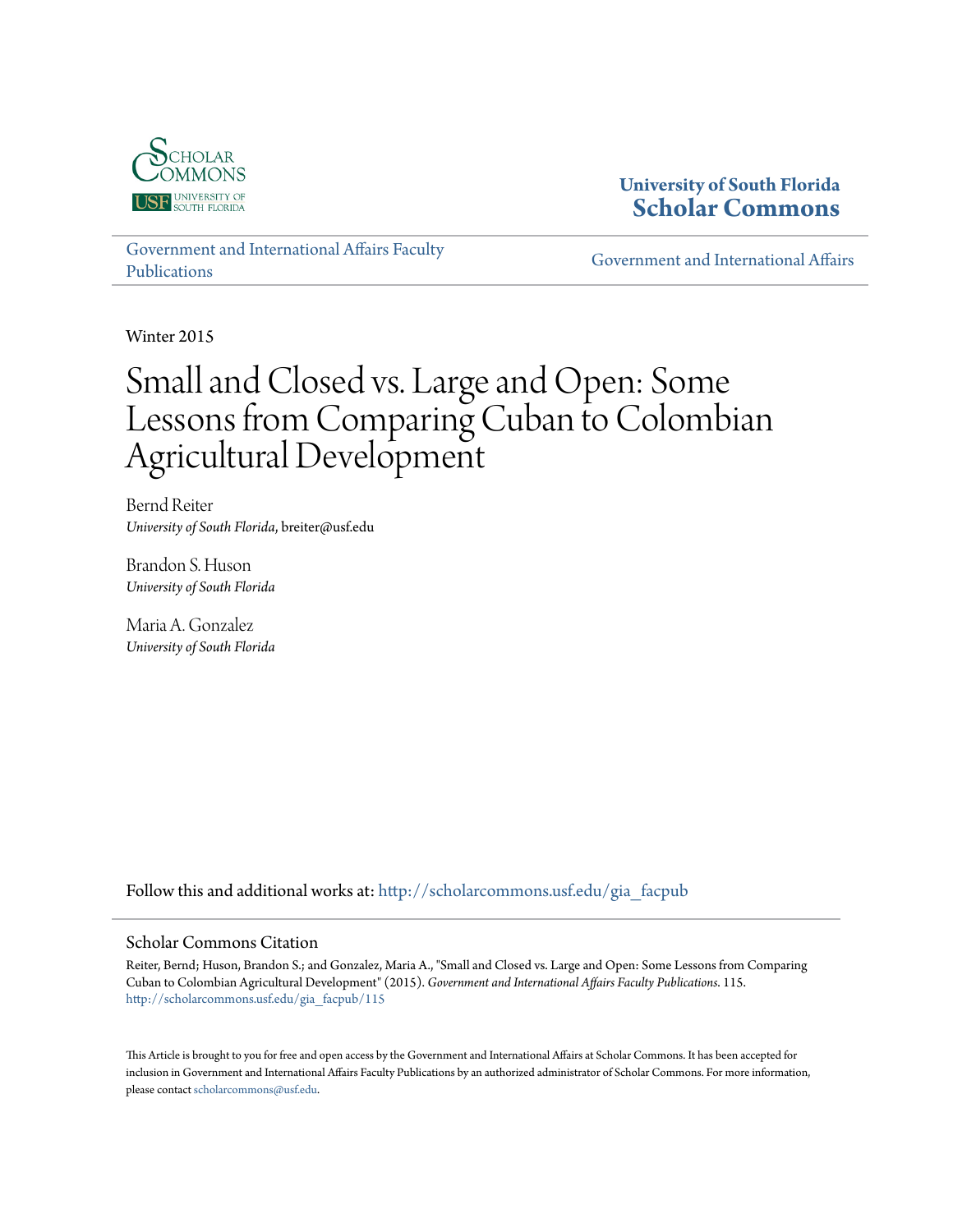**Research Paper Future of Food: Journal on Food, Agriculture and Society, 2(2)-Winter 2014/2015**



## **Small and Closed vs. Large and Open: Some Lessons from Comparing Agricultural Development in Cuba and Colombia**

⊕

BERND REITER <sup>1</sup>, BRANDON HUSON \* <sup>1</sup>, MARIA AUXILIADORA GONZALEZ <sup>1</sup>

 $1$  Department of Government and International Affairs, University of South Florida, 4202 E Fowler Ave SOC107, Tampa, FL 3362, Florida, United States of America

\* Corresponding author's contact: Email: brandon32@mail.usf.edu, Tel: +1 217-556-9160

#### **Data of the article**

First received: 16 September 2014 | Last revision received: 10 January 2015 Accepted: 02 January 2015 | Published online: 28 February 2015 URN:nbn:de:hebis:34-2014082545914

| <b>Key words</b>                                                | <b>Abstract</b>                                                                                                                                                                                                                                                                                                                                                                                                                                                                                                                                                                                                                                                                                                                                                                                                                                                                                                                                                                                                                                                                                                                                  |
|-----------------------------------------------------------------|--------------------------------------------------------------------------------------------------------------------------------------------------------------------------------------------------------------------------------------------------------------------------------------------------------------------------------------------------------------------------------------------------------------------------------------------------------------------------------------------------------------------------------------------------------------------------------------------------------------------------------------------------------------------------------------------------------------------------------------------------------------------------------------------------------------------------------------------------------------------------------------------------------------------------------------------------------------------------------------------------------------------------------------------------------------------------------------------------------------------------------------------------|
| development, agriculture,<br>food sovereignty, agroeco-<br>logy | Comparing the experiences of selected Latin America and the Caribbean countries and<br>their trajectories over the past 15 years offers rich insights into the dynamics and causes<br>for not meeting the 2015 MDGs. They also offer clues for post-MDG strategies. Central to<br>achieving sustainable growth are government policies able to support small and medi-<br>um-sized farms and peasants, as they are crucial for the achievement of several goals, cen-<br>trally: to achieve food security; to provide a sound and stable rural environment able to<br>resist external (financial) shocks; to secure healthy food; to secure local food; and to pro-<br>tect vibrant and culturally rich local communities. This paper analyses and compares the<br>most successful government policies to the least successful policies carried out over the<br>last 15 years in selected Latin American and Caribbean countries and based on this anal-<br>ysis, offers strategies for more promising post-MDG politics, able to reduce poverty, re-<br>duce inequality, fight back informality and achieve more decent work in poor countries. |

#### **Introduction**

⊕

Global inequality dominates the discussion of the current state of global development. A recent Oxfam report stated that:

"Seven out of ten people on the planet now live in countries where economic inequality is worse than it was 30 years ago (Oxfam 2014,34).The number of dollar millionaires rose from 10 million in 2009 to 13.7 million in 2013. Since the fnancial crisis, the ranks of the world's billionaires has more than doubled, swelling to 1,645 people. Oxfam's research in early 2014 found that the 85 richest individuals in the world have as much wealth as the poorest half of the global population"(Oxfam 2014, 36).

Today, 850 million people in the world are undernourished (FAO Data 2014). Ninety eight percent of the world's hungry population lives in the developing world and three quarters of the world's hungry population live in rural areas (World Food Programme 2014).

The UN and parts of the international community have been working on eradicating global hunger and extreme poverty. The FAO report on the global hunger situation comments that:

"Between 1990–92 and 2012–14, the prevalence of undernourishment has fallen from 18.7 percent to 11.3 percent at the global level, and from 23.4 percent to 13.5 percent in developing countries" (FAO State of Food Insecurity [SOFI] 2014, 9).

Citation (APA):

Reiter, B., Huson B., and Gonzalez, M.X. (2015). Small and Closed vs. Large and Open: Some Lessons from Comparing Agricultural Development in Cuba and Colombia, Future of Food: Journal on Food, Agriculture and Society, 2(2), 29-46

ISSN-Internet 2197-411x OLCL 862804632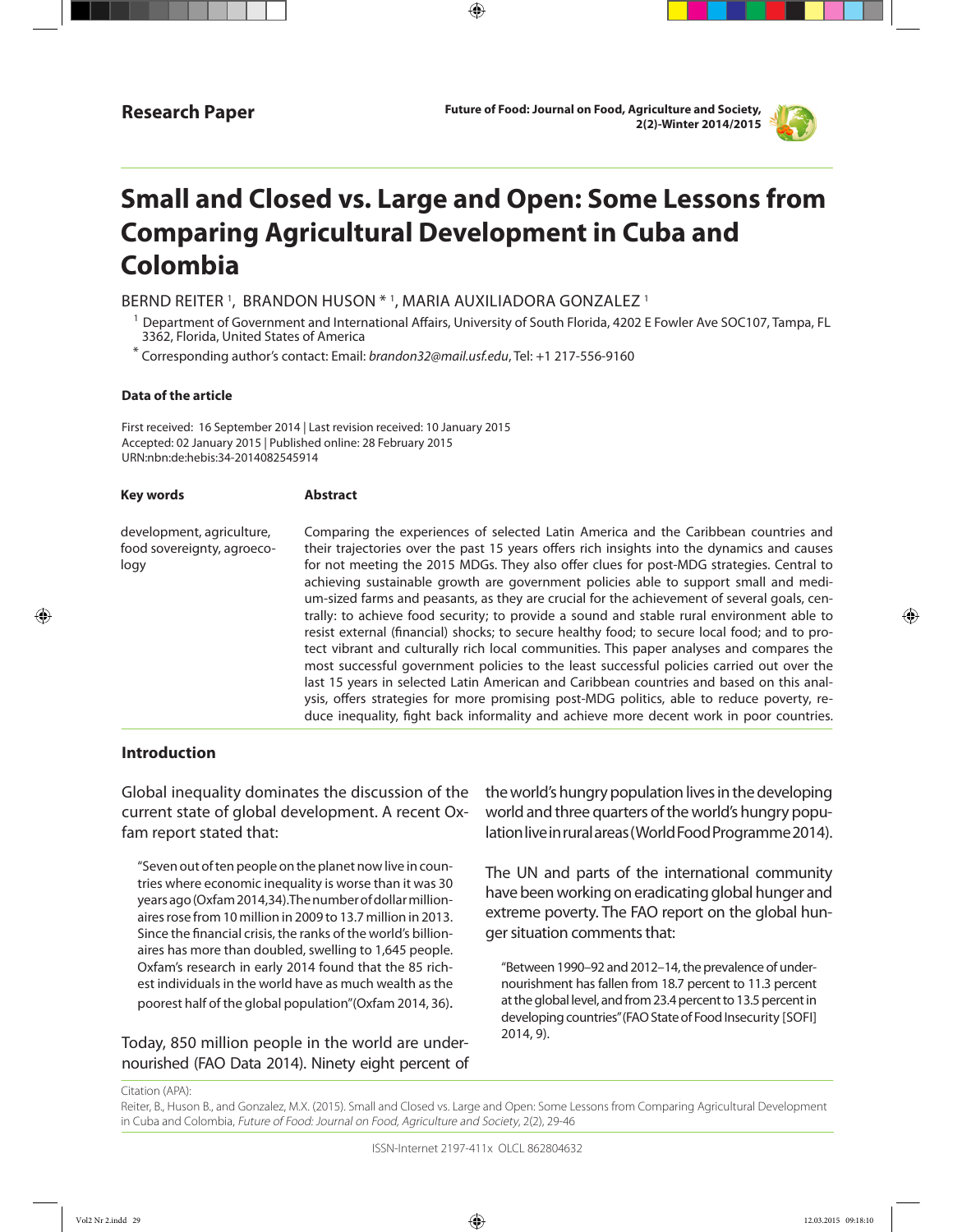These numbers have led the FAO to conclude that halving global hunger by 2015 (MDG Goal 1) is "within reach" (FAO SOFI 2014, 9). The region where proof of this attainability is found has been Latin America. From the period of 1990-1992 to 2012-2014, Latin America shrunk the share of the world's hungry population that lived within its borders, reducing its share of the world's hungry from 6.8 to 4.6 (FAO SOFI 2014, 11). Between 1990 and 1992, 14.4 percent of Latin Americans were malnourished. In the years 2012-2014, that number had been reduced to 5.1 (FAO SOFI 2014, 11). Latin America's hunger has been reduced due to higher economic growth and state policies to curtail hunger. The FAO states that "Latin America has established itself as a major agricultural exporter, with the agricultural sector becoming an engine of domestic economic and employment growth for countries in the region" (FAO SOFI 2014, 52). Reducing the proportion of the global population that is hungry is certainly a noteworthy achievement. However, what is behind this reduction in hunger? While there exist diferent developmental models for how to eliminate hunger and poverty, what theoretical lessons can be taken from Latin America's completion of MDG 1? While many would argue that Latin America's integration into global commodity chains has generated new wealth and falling hunger, does the region's openness to the global economy explain its progress on MDG 1?

#### **Latin American Agricultural Development**

In the 2000s, Latin America went through a boom in its production of agricultural exports (Graziano da Silva et. al eds. 2009). This "boom" in production, however, did not lead to a signifcant contraction in rural hunger (Graziano da Silva et. al eds. 2009, 17). Rural populations make up 70% of the world's extremely poor population, that live on less than \$1.25 a day (IFAD 2011, 18), while only being just under half of the world's population. In Latin America, regional data collected by IFAD shows that in 2008, 19.9% of the rural population lived in poverty (lives on under \$2 a day), extreme poverty for the same population is 8.8 (lives on \$1.25 a day) (IFAD 2011, 234).

Behind the agricultural "boom" and perhaps lost tries and the vast majority of food eaten in most

in the production data is the fact that in order to facilitate the increase in export production to earn sufficient currency reserves to survive financial markets (Rosnick and Weisbrot 2013), peasants had to be expelled in large numbers from their smaller plots to make room for the large plantation-style farms. In Latin America and the world, peasantries are increasingly confronting what is called the "global land grab" (Borras Jr. et al. 2012). Borras Jr. et al. (2012) note that in Latin America, land grabs are occurring as the result of fnancial crisis that have sent fnance capital into the regions looking for safe investments (852). These grabs result in the production of "fex-crops," crops that have multiple uses such as "soya (feed, food, biodiesel), sugarcane (food, ethanol), oil palm (food, biodiesel, commercial/industrial uses), corn (food, feed, ethanol)" (Borras Jr. et al., 2012:851). A few examples of country experiences in Latin America were written in GRAIN's report, Hungry for Land:

- "Argentina lost more than one-third of its farms in the two decades from 1988 to 2008; between 2002 and 2008 alone, the decline was 18%.
- In the decade from 1997 to 2007, Chile lost 15% of its farms. The biggest farms, those holding more than 2,000 ha, shrank 30% in number but doubled their average size, from 7,000 to 14,000 ha per farm.
- In Colombia, small farmers have lost around half of their land since 1980.
- In Uruguay, just since 2000, the number of farms has dropped 20% and this especially afects small farms: there are 30% fewer small farms, and they have 20% less land" (GRAIN 2013, 8).

The decline in the share of land is not only a Latin American issue and is afecting small-farmers globally. Small-farmers occupy 24.7% of the planet's available farmland, while being 92.3% of the farms (GRAIN 2013, 3). While small farmers only occupy around ¼ of the world's farmland, they produce about 80% of the food in non-industrialized coun-

⊕

⊕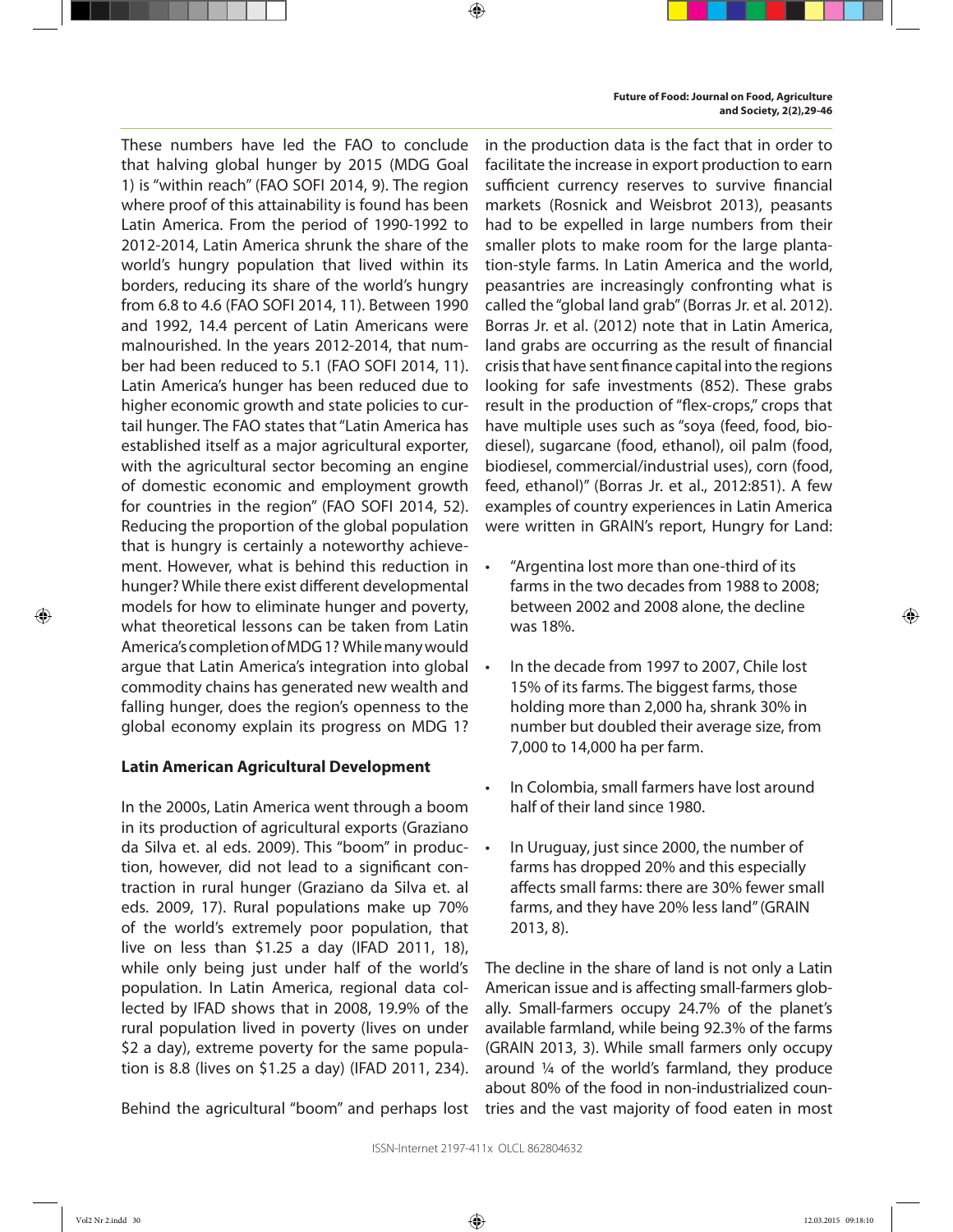#### countries (GRAIN 2013, 10-2).

The above story is contradictory from the perspective of Latin America's attainment of MDG 1. First, the UN-led development community is praising Latin America for their exemplary progress in attaining MDG 1 to halve hunger, which was attained as the result of an export boom in the agricultural sector and conditional transfer policies throughout the region (Graziano da Silva et. al eds. 2009). Meanwhile, peasants worldwide and within Latin America are increasingly losing access to their land due to the global land-grab's industrialization of agricultural production. So if Latin America was able to reduce its hunger and fulfll the MDG for 2015 to halve hunger and to lead the world in hunger eradication, yet its rural sector (that remains rural) is losing land and remains the large part of the malnourished population in Latin America, what production patterns should be pursued in order to eradicate hunger? Should the industrialization of agriculture continue (supported of course by the "internationalization" of economic activity)? Or should alternative practices be pursued to reverse the industrialization of agriculture and base it on localized markets (Hines 2013)?

#### **Methodology**

To answer this question we employ a comparative analysis of two diferent models of agricultural production implemented by two Latin American governments in the 2000s. The cases, Cuba and Colombia, are chosen based on their conformity to competing models of agricultural development. Cuba's agricultural policy has been characterized by decentralized production patterns, support for small-scale producers, and attention to the food sovereignty of the farmers. Colombia's agricultural policy has been based on increasing integration of its rural space into global commodity chains. The granting of licenses for mining companies and the infux of investment for producers of palm-oil each represent actions taken by the Colombian state to connect their rural economy to the international economy. The comparison will be utilized to see how these countries have performed on indicators related to MDG 1, namely hunger and the ability of the policies to improve human development. We

provide data on the economic policies followed in each country, demonstrating the model of agricultural pursued in each country. Next, what follows is we compare each country's performance on indicators such as hunger, child mortality, and food supplies in order to determine which agricultural development policy is most useful for advancing the world toward MDG 1. We have collected our data from UN sources widely used for international comparisons. This ensures to the greatest degree possible, that the data represent the same phenomena and that comparing the countries on the basis of this data is useful.

#### **Two Perspectives on Development**

⊕

In our exploration of the diferent models of agricultural production and their efect on national development writ-large, we must frst explore the iterations of the epistemic communities which inform and are articulated by proponents of the distinct models. The frst group of scholars is the liberal "developmentalists" that occupy most of the positions in the international development feld. Two respected voices that are representative of this school are Paul Collier and Amartya Sen (1999). For Collier and Sen, development is an attainable goal for the world's poor population and is attainable under the right conditions. According to Sen, development is prevented from beneftting many populations and groups of people because they suffer from "unfreedoms" that prevent them taking advantage of opportunities and utilizing their own agency to resolve their personal 'development crisis'. Among Sen's listed "unfreedoms", he includes the freedom from hunger, the freedom from early death (missing women), the lack of access to markets, and the lack of access to basic health and social services. All of these conditions represent ways that world's poor are restricted in their freedom. For Sen, thinking in the liberal tradition, it is through a more rigorous protection of freedoms that will lead the world's poor to become "capable" of lifting themselves out of poverty.

Paul Collier's Bottom Billion (2007) follows a similar ideological perspective while emphasizing more practical and less philosophical solutions to the resolution of the world's development crises. Collier, unlike Sen, does not offer a "universal" solu-

⊕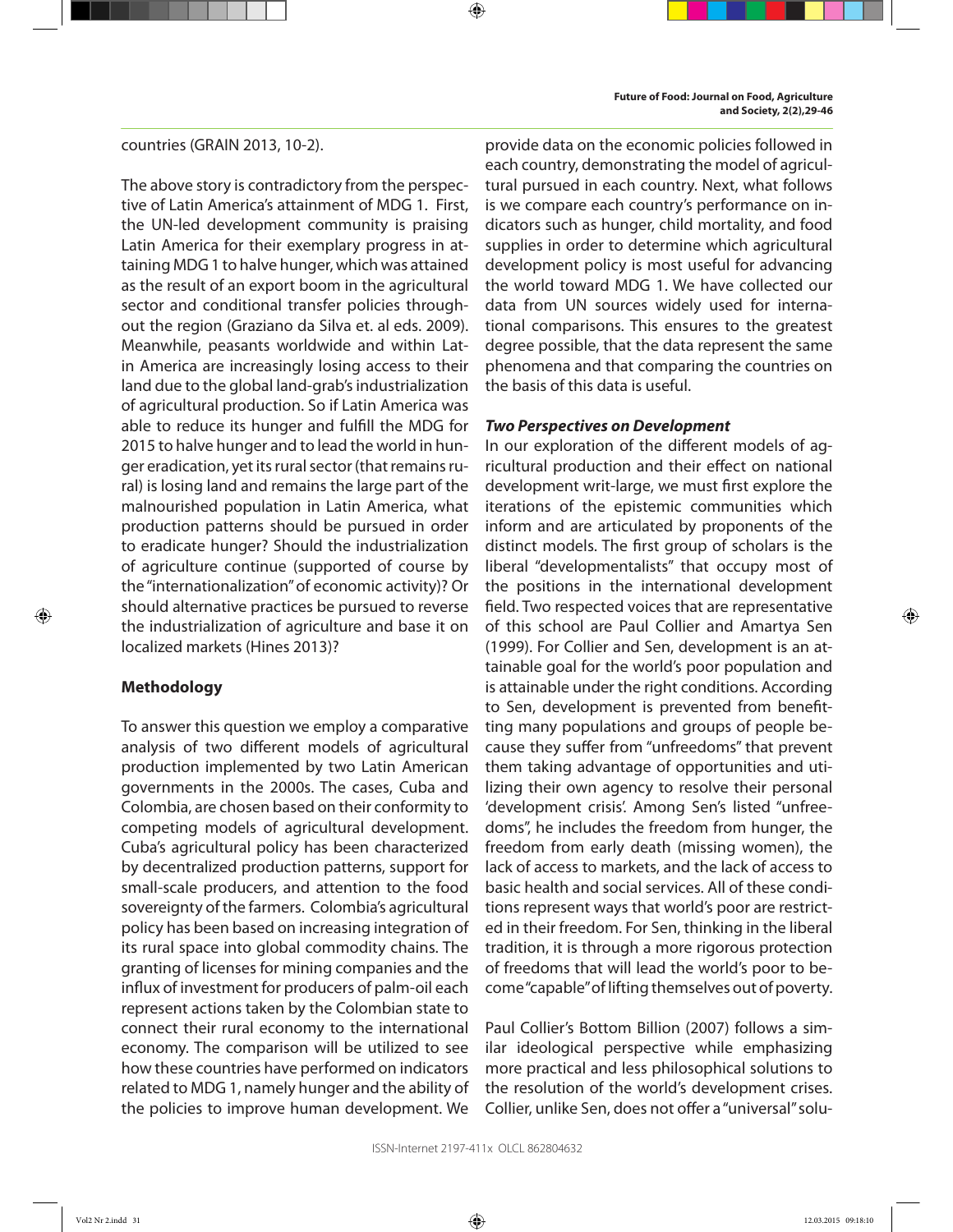tion to development in the form of a philosophical resolution, but instead targets his development solutions exactly to where he thinks they are needed the most, the poorest billion. For Collier, this poorest billion is largely located in countries that are either failing or on the verge of collapse. He considers countries such as Haiti, Ethiopia, Somalia, and others to be the primary laggards in global development. For Collier, development is analogous to "chutes and ladders" where there are some "fabulous ladders" which "most societies" are using. However, there are "some chutes" which "some societies have hit". It is the "bottom billion" which constitutes the "unlucky minority" who are "stuck" in their poverty (Collier 2007, 5). Since they are holding us all back, the development of the 'bottom billion' is a "global public-good" (Collier 2007, 184). Collier argues that it is the lack of economic growth which is creating "traps" in which countries fall and are unable to get out of it. The traps include "the confict trap, the natural resources trap, the trap of being landlocked with bad neighbors, and the trap of bad governance in a small country" (Collier 2007, 5). For Collier, once the traps are understood, explained, and then addressed systematically, then self-reinforcing development becomes possible that will let the bottom billion "catch-up".

Sen (1999) and Collier's (2007) work demonstrates a common theme in the development community to think of development in the same light as modernization theory (Rostow 1968). It is for the developing countries of the world to link themselves into the technology, practices, and markets of the developed world in order to catch-up to the progress achieved in those places. For Sen and Collier, the integration of the world's poorest into the global marketplace and their unequal footing in global market competitions are what blocks them from achieving the material quality of life found in Western countries. It is from these assumptions that many scholars of development prescribe solutions to economic underdevelopment, among them including the promotion of export-enclaves and other strategic economic measures to serve an economic niche in the global marketplace.

#### **Integrationist Skepticism**

⊕

For the above authors, the traditional path to development is through greater incorporation and adoption of the most productive forms of economic production possible in a specifc country context. However, for scholars more versed in structural explanations, underdevelopment has a much diferent source and resolution. The "dependency" school of development studies emerged from the Economic Commission on Latin America and the Caribbean (ECLAC) in the late 1950s, most famously by Raul Prebisch. Prebisch's initial argument was that economic growth was impossible in developing regions of the world such as Latin America because of the unequal terms of trade which existed at that time. Latin America, being comprised of developing nations, was only being compensated for raw materials. However, in the developed world, the raw materials were being made and manufactured into fnished goods with high rates of value-addition which made the fnished good sales received in the developed world much more valuable than the export revenues received in developing countries for primary goods. Further developing the dependency school though was Immanuel Wallerstein and his "world-systems theory". For Wallerstein, the entire global economy was an integrated market economy in which diferent geographical locations occupied distinct positions within the global flow of goods and capital and due to this location, were locked into either a 'center', 'peripheral', or 'semi-peripheral' position. Centers were made up of the countries that beneftted from "primitive accumulation" and from where the peripheral countries receive signifcant amounts of foreign investment. Peripheries, located away from the centers of fnancing, are largely relegated to providing the raw materials and cheap labor for production.

In this conception of development and political economy, the underdeveloped nations, or the "developing" nations are developed precisely due to their relations with the "core". In fact, the reverse is also very tellingly true, as the core countries become and remain core countries due to their exploitative and advantageous relationships with the peripheral nations, what Andre Gunder Frank referred to as the "development of underdevelop-

⊕

Vol2 Nr 2.indd 32 12.03.2015 09:18:10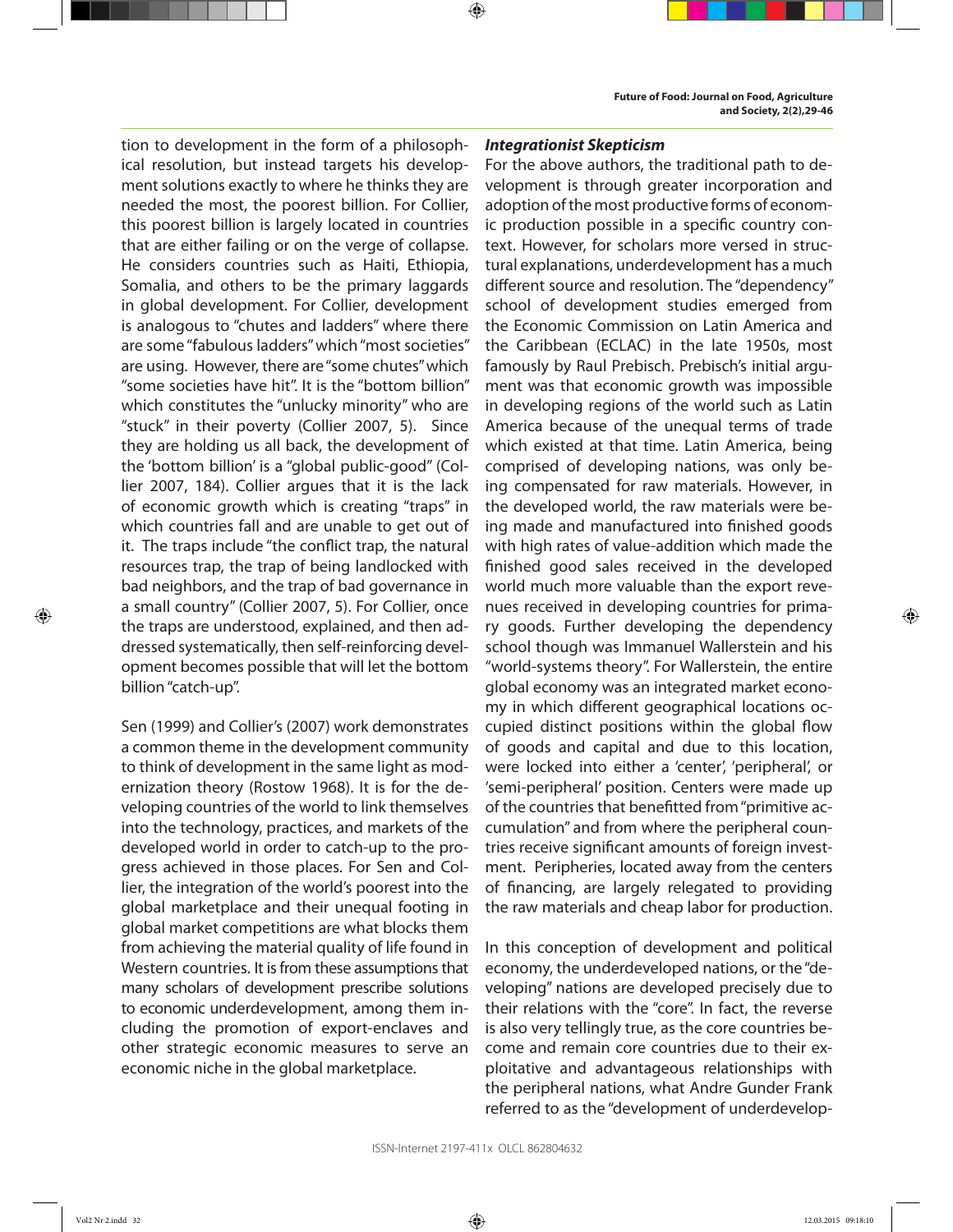ment" where one countries development is a direct result of another's "failure" to develop (Frank). The unequal dynamics and exploitative economic relations between peripheral and center states within the global capitalist economy explains underdevelopment. Within this paradigm, it is important to emphasize the structural features and geographies of production in order to understand the problems of underdevelopment. The most recent literature that tracks these issues come from the feld of globalization studies, namely Joseph Stiglitz's Globalization and Its Discontents and most recently James Petras and Henry Veltmeyer's (2011) Beyond Neoliberalism. These works come from the liberal and Marxist perspective, while representing a critique of the integrationist development models mentioned above.

For Stiglitz, globalization has left many citizens in the developing world unhappy and worse off. The reasons for this, according to Stiglitz, are that the implementation of 'development' policies and the management of globalization has been uniform and carried out by institutions such as the World Bank (where he was chief economist) and the International Monetary Fund, which are embedded in a culture of elite infuence and a drive for immediate results. The implementation of the IMF's reforms did not consider the internal development needs of the developing world or the ways in which sudden entry into global markets would leave developing countries behind and under-performing in the global economy.

James Petras and Henry Veltmeyer (2011) argue that the current development landscape is characterized by uneven development and exploitative economic relations that take on the character of labor-capital, core-periphery, and core-core. Perhaps writing with the clarity provided from the recent fnancial crisis, Petras and Veltmeyer advance the argument that instead of development representing the expansion of markets into undeveloped areas, it is actually the advance of markets that leads to underdevelopment. He points to the existing inequalities found in the world. He summarizes the 2010 UNDP report on Latin America for support on the relationship between unequal economic relations between countries, by writing that "there exists a direct correspondence between the advance of globalization, neoliberalism and the advance of poverty, social inequality, and social inequity" (Petras and Veltmeyer 2011). For Petras and Veltmeyer, neoliberalism is not something that poor populations need help adopting and global markets are not harming peasants because they lack the "freedom" to take advantage of them or because they are locked in a "trap", rather it is due to the logic of capitalist production. Instead, it is capitalist production that since the very beginning has been built on the back of "accumulation by dispossession" to borrow the familiar phrase from David Harvey (2007).

From a rough synthesis between these diferent viewpoints and increasing global attention on global inequality and fnancial instability (Piketty 2013; Time for Equality 2010; Bellamy-Foster 2008), there has emerged a belief that states should play a greater role in mitigating inequality and alleviating the worst symptoms of "dispossession" within the capitalist economy in order to protect social harmony and environmental sustainability. The 2010 ECLAC report on the difficulties of development, A Time for Equality (2010), argues that Latin American and Caribbean states are essential for fulflling the report's mandate, directly advanced in the title. The report argues that states have three main functions in order to best serve their populations in an increasingly competitive global economy. The frst is to ensure that "public goods" are available that can be used for all citizens. These include grain storage, parks, state-backed capital supplies, or even the environment itself. The next is to mobilize these public goods with "strategic management" and "long-term vision" echoing earlier statist streams that called for the state to be the centralizing force that unifes society's interest. In today's world, states must insert themselves between their population and the global market's vicissitudes to ensure necessary resources will remain available and to promote production strategies that will increase material security. The third function is to foster a "civic will" that opens the state to others outside of elite circles. It is the fnal function, which states must fulfll to be able to fulfll the others. In essence, the state's capacity to know and create strategic initiatives

⊕

⊕

Vol2 Nr 2.indd 33 12.03.2015 09:18:10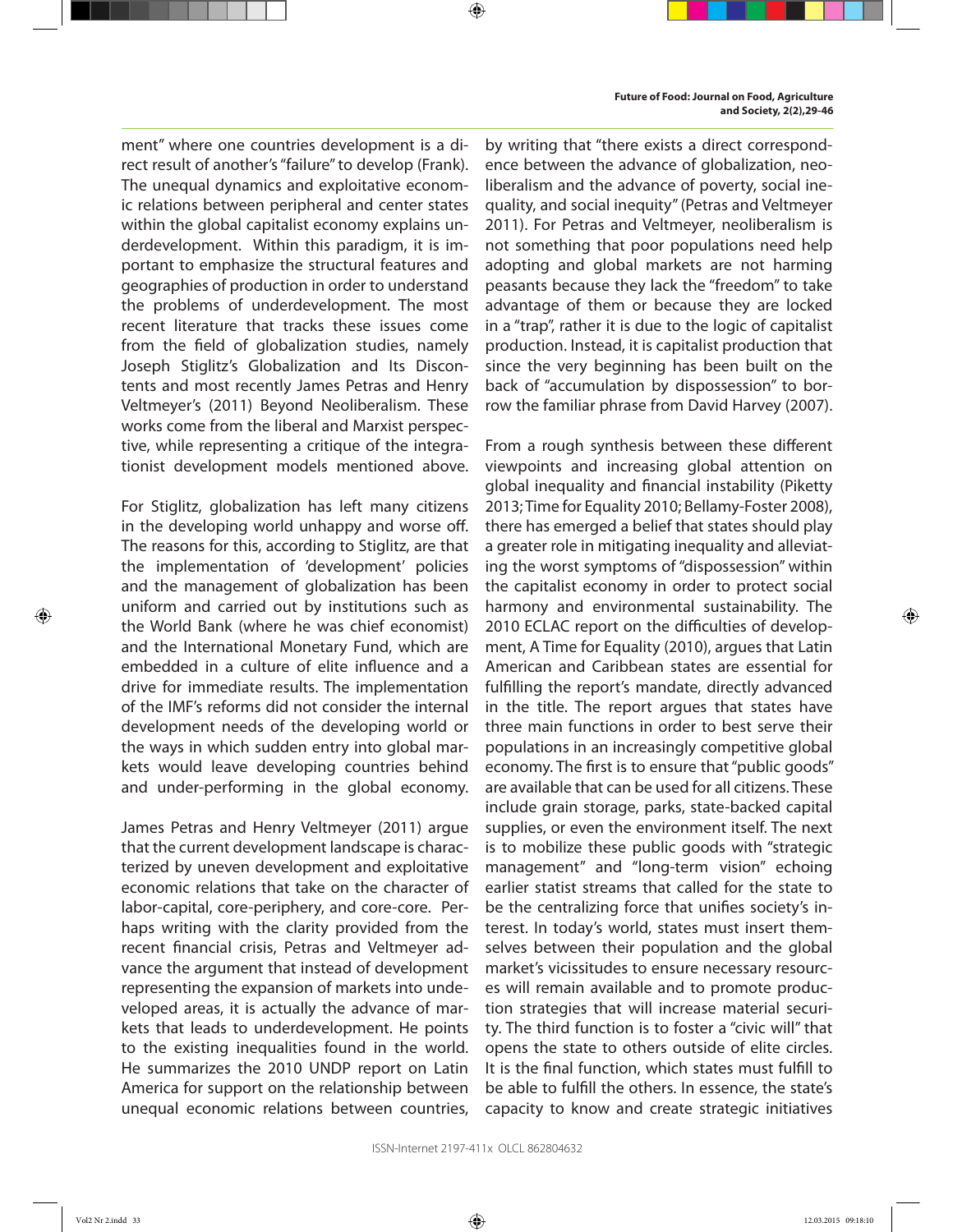to serve its population requires that it interfaces with those same citizens without discrimination or exclusions on the basis of race, class, and gender.

⊕

#### **Rural Development-Strategies and Theoretical Approaches**

The above mentioned models of integrationist developmental scholars and autonomous and statist scholars each have diferent perspectives on the role of agriculture in the development process and disagree on how rural space should be marshaled toward national developmental goals. Agricultural development policies, from the standpoint of developmentalist scholars, should focus on the incorporation of small-farmers into global value chains.To do this requires on the ground adoption of agricultural practices that will best increase production for the global commodity chain. This echoes the implementation of the Green Revolution throughout the developing world that emphasized the principles of chemical inputs, new seed varieties, and monocrop planting whereby one plant predominates and is planted year after year (Shiva 1991). Miguel Altieri explains that the Green Revolution was a Malthusian model of agriculture which thought of the problem of hunger in society as one where the population had outgrown the productive capacity of the agricultural methods available during a given historical epoch (Burch 2013 Interview with Miguel Altieri, 2013, 386-7). Since the Green Revolution the industrialization of agriculture has continued afoot and has transformed into the neoliberal food regime (Wolf and Bonnano 2013), even leading some today to call for a new green revolution as a solution to the 2008 food crisis (Conway 2011). Those who push for a 'new' Green Revolution can best be explained to come from the idea that "dead" capital, unused by populations unaware and unconnected to international market structures. Hernando de Soto (2003) has most thoroughly expressed this notion of "dead" capital. He writes that "in the midst of their own poorest neighborhoods and shantytowns, there are - if not acres of diamonds- trillions of dollars, all ready to be put to use if only the mystery of how assets are transformed into live capital can be unraveled" (De Soto 2003, 37). This is echoes roughly the official view of the World Bank who, in 2008, drafted a World Development

Report issued a report on the role of agriculture and development. In it, the World Bank says rural poverty and issues related to food security can be improved through "new agriculture", that should be "led by private entrepreneurs in extensive value chains linking producers to consumers and including many entrepreneurial smallholders supported by their organizations" (WDR 2008,8).

There exists another model of agricultural development in Latin America and the world today. It is the agricultural model of La Via Campesina and other peasant groups that seek to keep small farmers on their plots. This form of production is known as agroecology. Agroecology is defned as the "application of ecological science to the study, design and management of sustainable agroecosystems" (Altieri 1995,16). Practically, agroecology promotes recycling nutrients conserving energy through the integration of crop and livestock production and the maintenance of biodiversity through the avoidance of chemical inputs over time (Altieri 1995). Recycling nutrients through the use of natural on-farm inputs, or "self-provisioning" (Van der Ploeg 2010), allows peasants to purchase fewer inputs and maintain long-term productivity of the soil. Agroecology is inherently reliant on the knowledge of peasant farmers about their particular and local growing conditions (ecology and economy) to generate optimal production methods. The increased integration of production methods (livestock and grains) on the same smallscale plot of land leads to a production system that is complex and requires the peasant's knowledge and labor of local idiosyncratic growing conditions.

#### **Situating the Cases**

Since the UN launched the pursuit of the Millennium Development Goals states have pursued diferent development strategies which were purportedly directed at achieving or moving their nations toward the achievement of these goals. Latin America is no diferent. Some states actively promote the World Development report's integrationist strategies for their rural areas; countries such as Brazil, Argentina, Colombia, Honduras, and Mexico have all emphasized the production of grain crops for export (Agricultural Boom in Latin America 2008). Two countries in Latin America represent

⊕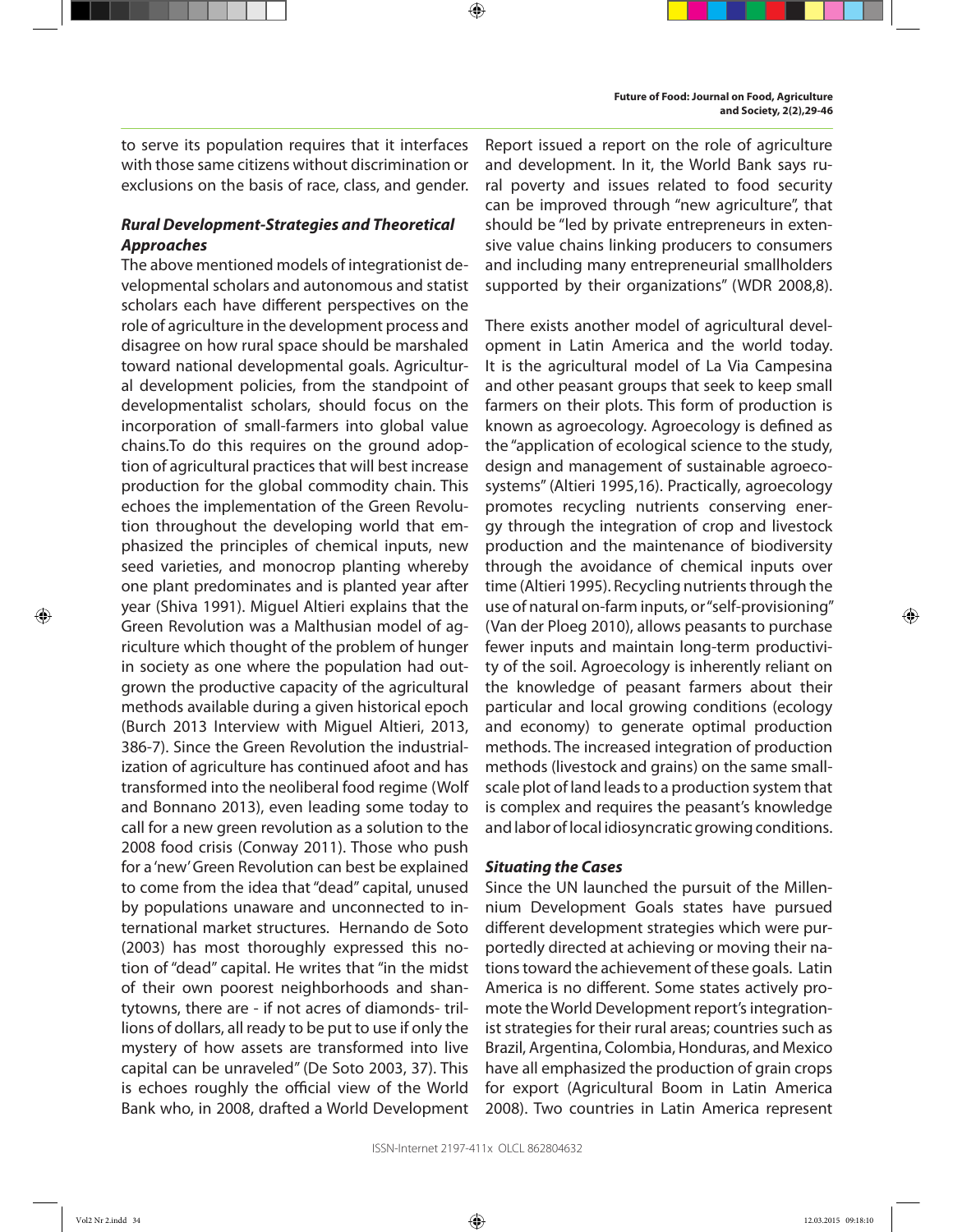two extremes in the confict over appropriate agricultural practices currently taking place between those who are angered by persistent numbers of "starved" and "stufed" consumers of food sufering from high rates of obesity (Patel 2008). Cuba represents an extreme case of the socialization of agricultural production and obedience to the above-mentioned principles of agroecology. In Cuba, the government has allowed cooperatives to be formed on the old industrial farms that flourished when most agricultural production was geared toward the export economy (this period lasted from the time of Castro until the collapse of the Soviet Union in 1991) (Altieri and Monzote, 2012). Small-scale farming is promoted and scientists travel throughout the countryside instructing peasants in agroecological growing methods in order to maximize production on small-scales (Altieri 2009). In Colombia, a more traditional integrationist strategy was followed. Investments in extractive industries such as mining and megaprojects were promoted, a free trade agreement with the U.S. was signed, as well as a trade agreement with the E.U., and lastly biofuel productions have increased.

With these two cases and divergent development styles, a comparison can be made regarding the potential impact for agricultural policies on the attainable of human development goals. It is from here it must be asked, what have the results been toward attaining the Millennium Development Goals? Which model can provide a way forward? Why? To provide background for the comparison, frst data on the relationship between market freedom and human development will be presented to establish the macro-validity of our study. From there, we will then examine data on Colombian and Cuban food production and consumption to demonstrate how at the micro and sectoral level, the success of "socialized" land policies that keep small farmers producing and limit the expansion of agri-business. The argument here will be to show that because Cuba has increased its' "food sovereignty" and is practically food self-sufficient, that its model of agriculture is demonstrably better and more sustainable. Though imperfect and not easily implementable world-wide, it still represents a distinct form of exit from capitalist production methods and allows for the creation of dependent communal networks based around increasing productivity of rural areas, increasing food supplies, and ecological sustainability.

⊕

#### **Human Development and Economic Liberalization**

In our selection of cases, there is an essential comparison between two models of state-policy, one that is a liberalizing country that is opening itself to the world economy and one that is promoting internal development based on the needs of the population instead of promoting exports in international markets. We understand the degree of liberalization of economy to be commensurate with its obedience to the principles of neoclassical economics and the internationalization of the economy. We frst provide a macro dataset to problematize the relationship that exists between market openness and human development. To examine the relationship between these two variables we retrieved data from the Heritage Foundation's Economic Freedom Index and the UNDP Human Development Index (HDI). To test on a macro-scale, it seems appropriate to take the measure of economic freedom (economic-freedom index) provided by the Heritage Foundation and correlate these scores to human development. This data will tell us directly to what extent economic freedom and openness are associated with human development.

A correlation analysis was run to determine the degree to which South American states with higher economic freedom measures also improve higher scores on the HDI. In this correlation, the Human Development Index is the dependent variable, which is compared with the Economic Freedom Index as the independent variable, in order to determine their relation between the two variables.

The correlation analysis equation is the following:

$$
r = \frac{n(\sum xy) - (\sum x)(\sum y)}{\sqrt{[n(\sum x^2) - (\sum x)^2][n(\sum y^2) - (\sum y)^2]}}
$$
 [1]

The null hypothesis for this hypothesis is: H0: Economic liberalization does not improve the Human Development index in South

⊕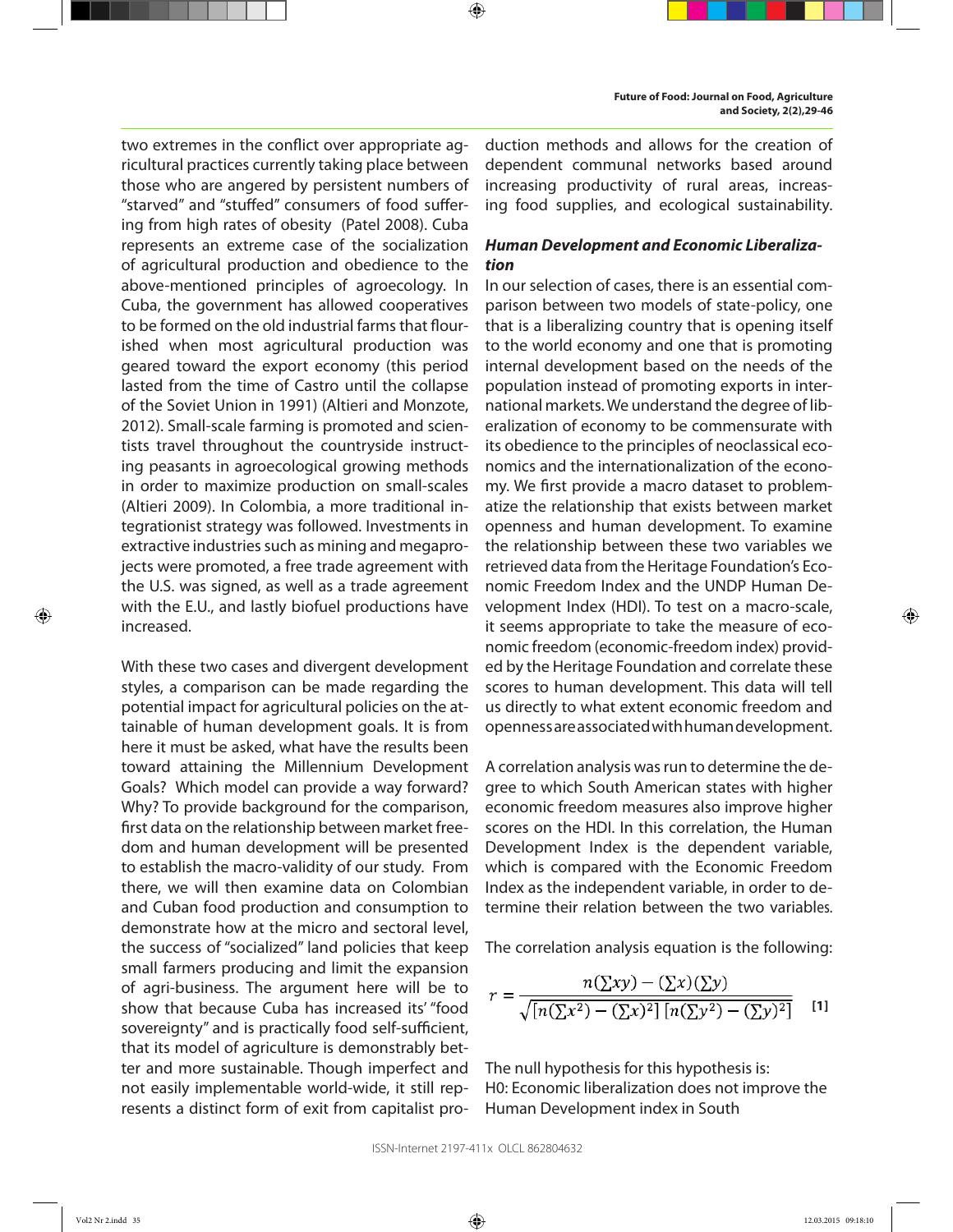| <b>Table 1. Correlations</b> |                            |            |       |  |
|------------------------------|----------------------------|------------|-------|--|
|                              |                            | <b>HDI</b> | EFI   |  |
| HDI                          | <b>Pearson Correlation</b> |            | 0,178 |  |
|                              | Sig. (2-tailed)            |            | 0.623 |  |
|                              | N                          | 10         | 10    |  |
| EFI                          | <b>Pearson Correlation</b> | 0.178      |       |  |
|                              | Sig. (2-tailed)            | 0.623      |       |  |
|                              | N                          | 10         | 10    |  |

⊕

From **Table 1**, it is clear that these two measures are not correlated and that the predicted relationship between economic freedom and human development is not there. State HDI values are not much afected and do not correspond to economic openness. From this beginning, we take a critical stance on the value of "integrationist" development thought and are from here going to advance our case by utilizing a sectorial comparison directly linked to the pursuit of ending poverty and hunger in two Latin American countries in the period immediately following the international community's adoption of the MDGs. We will start with Colombia.

#### **Colombian Policies Toward Rural Areas**

In Colombia, the 1990s and 2000s saw a deepening of the neoliberal model advanced in the 1980s under the banner of the Washington consensus. This policy had a particularly strong impact on the 32 percent of the Colombian population living in rural areas (World Bank Data 2013). Colombia has sought to advance economic growth via an increase in productivity and linkages to international markets via the "grander and better positioning for Colombia in international markets, international relations, and in the multilateral development agenda" (Ley 1450, 2011,1). Colombia's international ties show the state's commitment to participating in the global economy, most specifcally the free trade agreement with the U.S in 2007, which went into efect in May of 2012 and the recently implemented FTA with the E.U (El Espectador 2012; Portafolio 2013).

In the rural sector, President Uribe's government promoted investment and agribusiness as part of his "democratic security" policies. Ley 1133, or "Agro, Ingreso Seguro-AIS" (2007) sought to "protect the incomes of those agricultural producers that are af-

| Years | <b>Investments in Ex-</b><br>ploration (Colombian<br>pesos) | <b>Applications for</b><br><b>Titles</b> | for Mining | <b>Titles Awarded Area Contracted</b><br><b>For Mining</b> |
|-------|-------------------------------------------------------------|------------------------------------------|------------|------------------------------------------------------------|
| 2005  | 11,544,724.209.                                             | 3,854                                    | 3,33       | 1,456,149.8                                                |
| 2006  | 23,535,797.000                                              | 4722                                     | 4406       | 1,931,448.40                                               |
| 2007  | 24,781,760.000                                              | 6221                                     | 6043       | 3,018,214.50                                               |
| 2008  | 23,211,000.000                                              | 8783                                     | 7343       | 4,485,909.80                                               |
| 2009  | 19,985,660.74                                               | 4252                                     | 8418       | 4,291,700.70                                               |

**Table 2. Expansion of Extractive Industries in Rural Areas-Colombia**

Source: Anuario Estadística Minera Colombiana (2012, 69-77)

ISSN-Internet 2197-411x OLCL 862804632

2010 31,853,660.74 6263 8832 5,428,119

⊕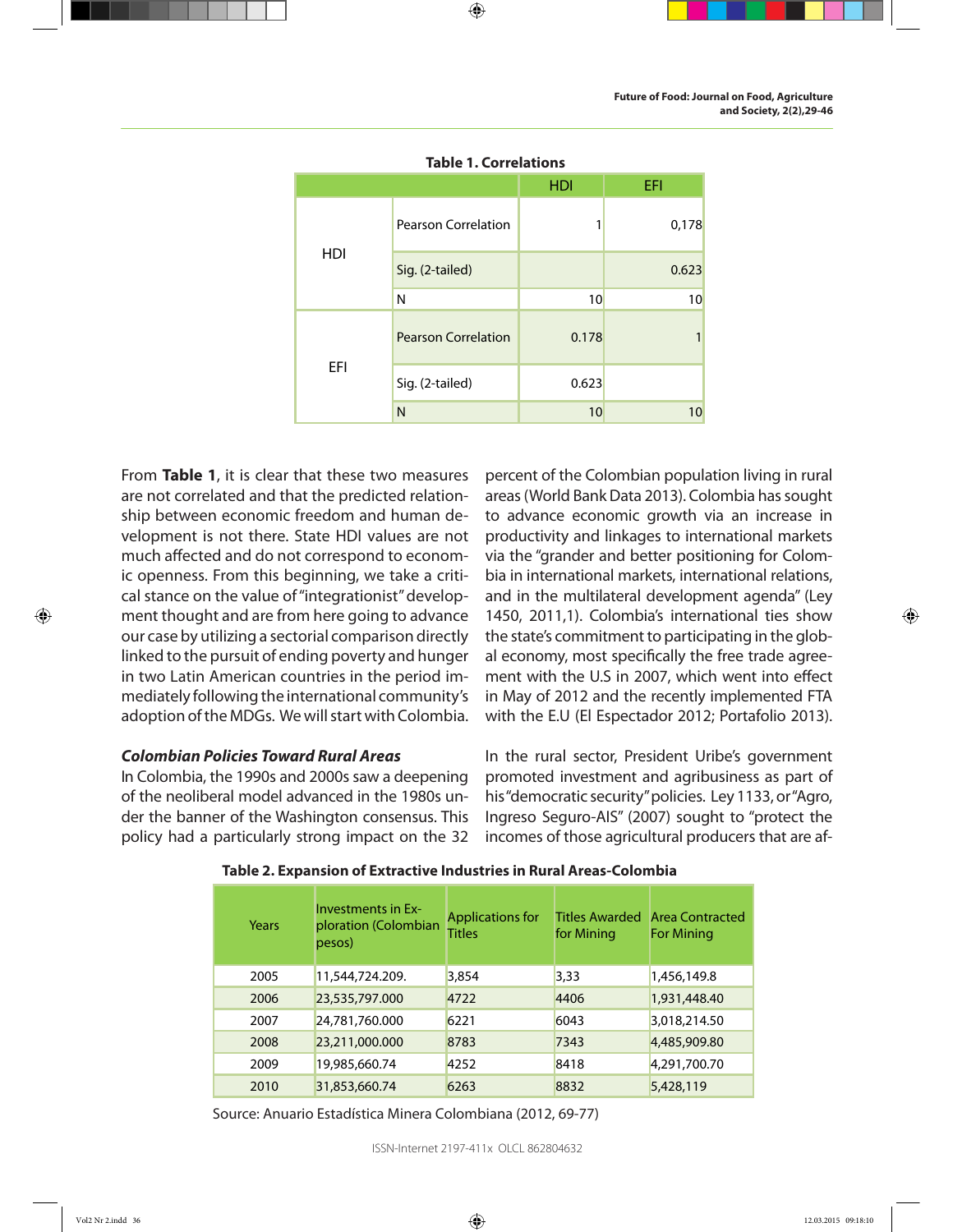fected by external markets" by "improving the competitiveness of the national agricultural sector" (Ley 1133, 2007). It would do this by providing "incentives for productivity" such as programs that facilitate "development and the transfer of technology" (Ley 1133 2007, 2). Lines of credit were also to be expanded that could "promote agricultural modernization" in Colombia. Colombia, at around the same time, fnally fought back the guerrillas and reigned in, with more or less success, its diferent paramilitary armed groups. Under then-president Alvaro Uribe, who come to the presidency in 2002, the country became the number two recipient of US AID and military support and signed "Plan Colombia," which

vestment in capital-intensive infrastructure such as pipelines, highways, and dams to exploit the country's natural resources, including oil and coal(Villar and Cottle, 2012,109).

Given the uncertainties of securing US energy supply, it is also not surprising that coal represents the largest mining industry in Colombia. Given all the controversy around coal caused by its highly polluting extraction and considering the difficulties, and costs, of mining it in the US caused by environmental restrictions and controls, it of course makes much more sense to let Colombia produce it for us. That way the pollution stays in Colombia, where production, given low wages and lax environmental protections, is also much cheaper. **Figure 1** demon-



 $\bigoplus$ 



sets it on a path of open markets, free competition, and deregulation, while at the same time focusing on developing those industries of interest to the US and its own, homegrown, pro-US elite. These laws, USAID assistance, and Plan Colombia translated into a productive push to exploit Colombia's natural resources for sale in the global market. This push toward extractive and export-oriented production is described as a constitutive part of Plan Colombia::

An era of megaprojects, massive U.S. and international in-

strates the expansion of extractive industries in Colombia between 2006 and 2010:

One of the regions deeply afected by this expansion of extractivist industries, particularly for biofuel, has been the Colombian Pacifc, a region traditionally inhabited by black and indigenous communities. There, the industrial production of palm oil has pushed small-scale farmers off their land, causing one of the most severe human rights

ISSN-Internet 2197-411x OLCL 862804632

⊕

Vol2 Nr 2.indd 37 12.03.2015 09:18:10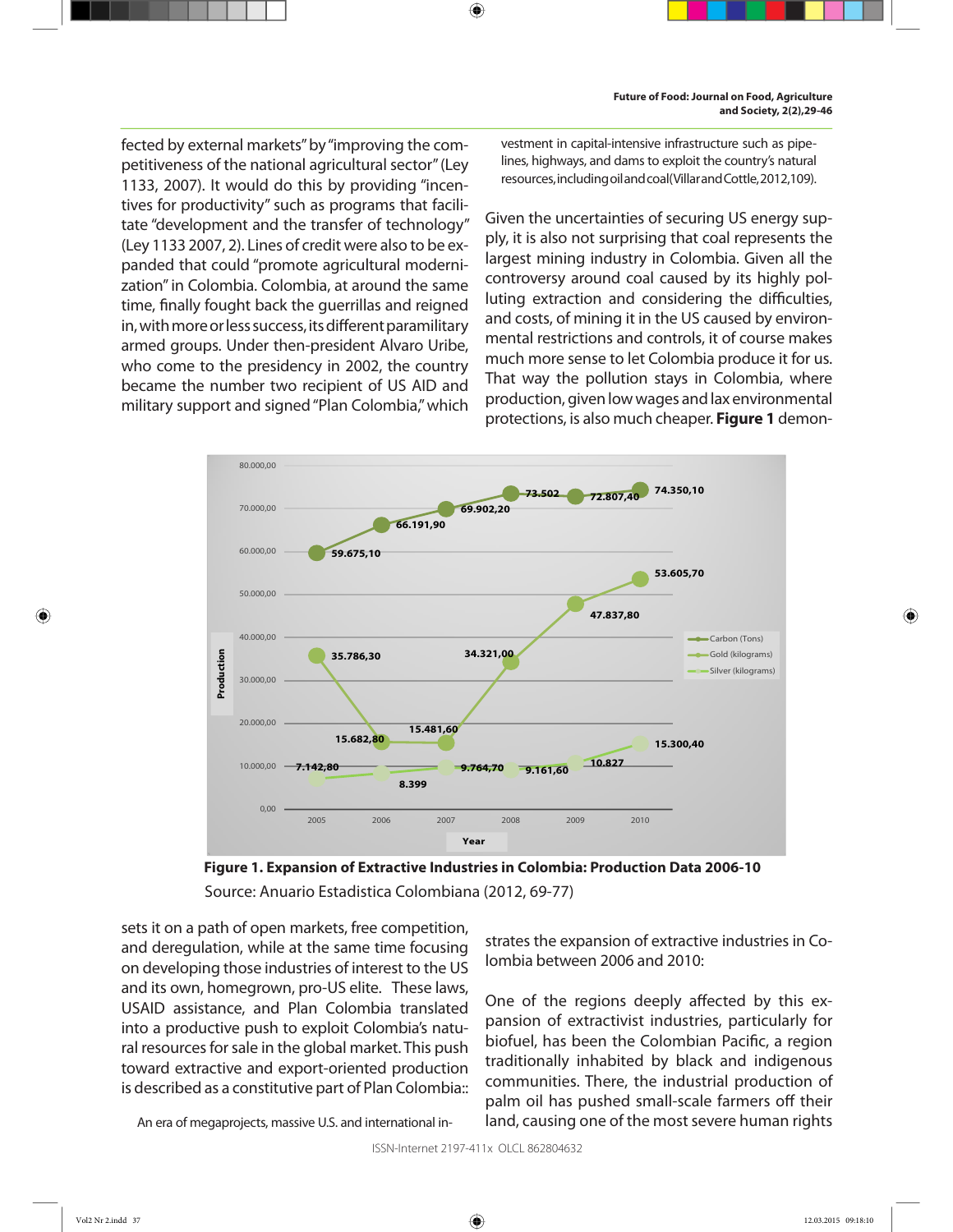| Year | <b>Mega Tons</b> | % Change |
|------|------------------|----------|
| 1999 | 492              | 0.00     |
| 2000 | 520              | 5.69     |
| 2001 | 544              | 4.62     |
| 2002 | 525              | $-3.49$  |
| 2003 | 525              | 0.00     |
| 2004 | 630              | 20.00    |
| 2005 | 660              | 4.76     |
| 2006 | 714              | 8.18     |
| 2007 | 733              | 2.66     |
| 2008 | 778              | 6.14     |
| 2009 | 805              | 3.47     |
| 2010 | 753              | $-6.46$  |
| 2011 | 945              | 25.5     |
| 2012 | 974              | 3.07     |
| 2013 | 1035             | 6.26     |

#### **Table 3. Palm-Oil Production in Colombia**

⊕

Source: United States Department of Agriculture (2014)

and refugee crises in decades (Oslender 2007; Escobar 2008).

The neoliberal turn in Colombia is far from complete, as two newly-signed free-trade agreements (one with the U.S. and the other with the E.U) are currently being implemented. As was explained earlier, industrialized production leads to displacement and more hunger in the rural sector. The producers most afected are small farmers for whom "scaling-up" entails a prohibitive cost or requires indebtedness. Salamanca et. al (2009) defne the small farm sector as those households where one member is either an independent agricultural worker or self-employed in the agricultural sector. In addition, he excludes those who have more than 50 head of cattle, 100 pigs, 100 birds, or over 150 head of small animals such as sheep, goats, rabbits, and guinea pig (76-7). Salamanca et. al calculate that there are 1,991,885 agricultural producers in Colombia, and of those 89% are a part of the small-farm economy (Salamanca et. al 2009, 78). The author predicts that the FTA with the U.S. will produce a 10% drop in the relative income of small farming sectors overall. More specifcally, small-farming sectors engaged in the production of rice, barley, beans, maize (corn), sorghum,

wheat, chicken and pork will experience their "net income or proft" from agricultural production "decrease to zero." Ultimately, that would mean that the prices for these commodities would "not provide proft or remunerate the farmer's own labor," and could force small-scale producers to "abandon the above activities" or end up displaced (Salamanca et. al 2009, 99). The exclusion of sugar from the agreement has meant that one area where the FTA could have aided Colombian producers (though not small producers) will not balance out the FTA's impact toward the Colombian agricultural sector. Salamanca et. al's (2009) study provides us with a clear argument regarding the future impact of Colombia's free-trade agreement which is echoed by studies that have assessed the impact of NAFTA on the Mexican agricultural sector.**<sup>1</sup>**

#### **Cuba**

#### In 1991, food security and production in Cuba was the worst in Latin America. This was due to a pre- 1 For an explanation of free-trade and the Mexcian agricultural sector see Timothy Wise's interview on the Real News Network. NAFTA and U.S. Farm Subsidies Devastates Mexican Agriculture: https://www.youtube.com/watch?v=N4KRd7Qjyys.Also his article Wise, Timothy A. (2007). Policy Space for Mexican Maize: Protecting Agro-biodiversity by Promoting Rural Livelihoods. MA, USA: Tufts University. Wise, Timothy A. (2005). Identifying the real winners from US agricultural policies. Tufts University, 2005.

⊕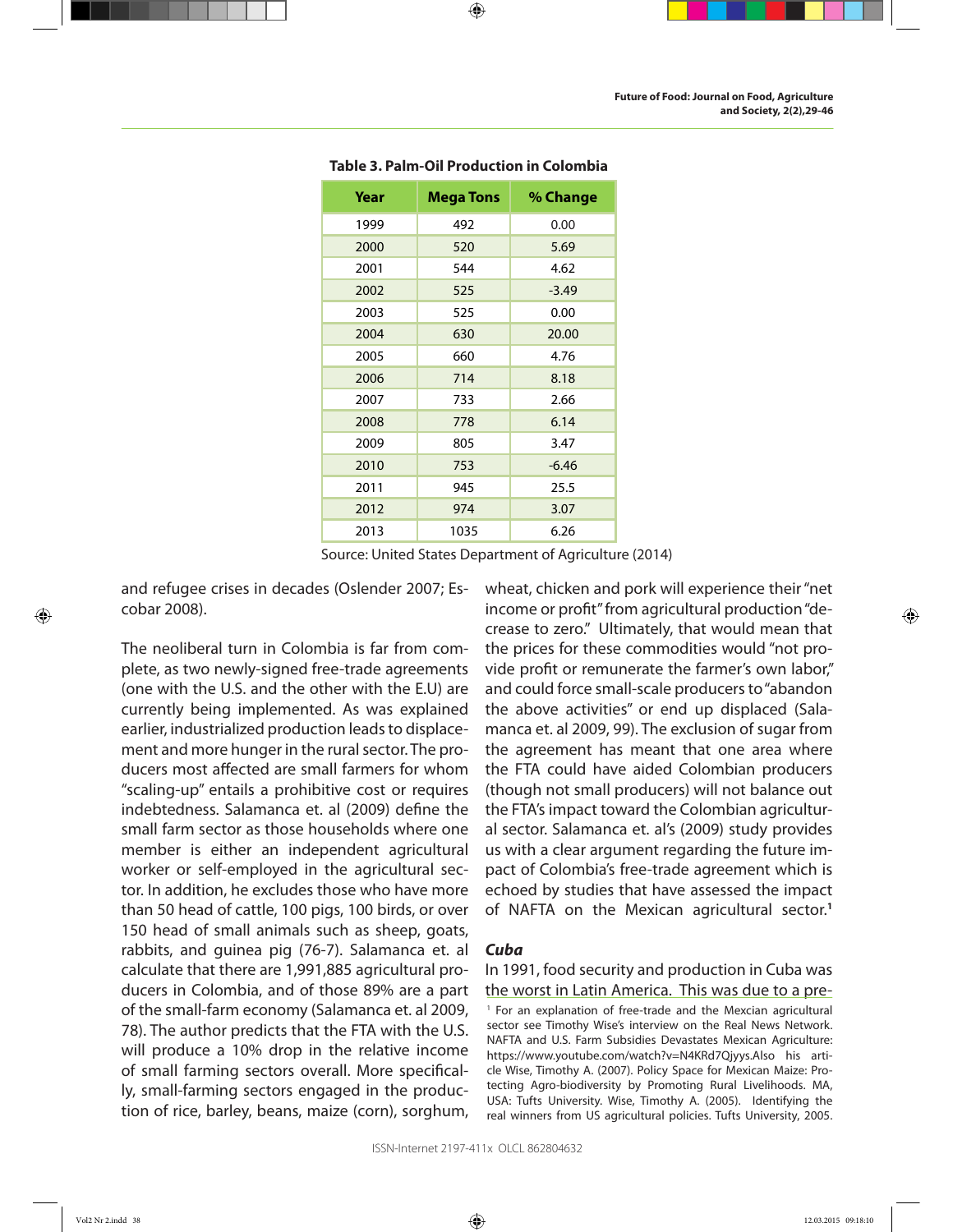vious strategy of agricultural development that had been based on the Soviet-Leninist style of production where large farms were used to produce, as efficiently as possible, export crops for earnings (sugar in the case of Cuba). This style of farming, like all forms of industrial farming, was dependent on manufactured and imported chemicals, fertilizers, and seeds that during the Cold War were sent to Cuba as a form of aid within the socialist bloc countries. With the collapse of the Soviet Union and the loss of these inputs, new strategies to feeding the population had to be pursued as export earnings were likely to drop from falling production in the sugar sector. In response to this, Cuban agricultural policies moved away from the promotion of industrial agriculture for export markets and toward economic production that was focused on meeting local needs (Marquetti, 2014; Altieri and Funes-Monzote, 2009). From the early 1990s (Cuba's special period) until today, Cuban agricultural policies have created the most plentiful supply of food in all of Latin America. Instead of focusing on ramping up production on the large sugar estates, Cuban policy from the 1990s on was oriented toward the "rediscovery" of the local as a solution to the development crisis (Marquetti, 2014; Altieri, 2012).

In agriculture, this rediscovery was rooted in the promotion of agroecological principles in agricultural production. While traditional, large-scale export farming was based on the assumptions of the Green Revolution, the use of technology to overcome natural barriers to production, agroecology is based on the principle that simple, small-scale production methods produce more and do less damage to the environment, increasing sustainability and creating the potential for food sovereignty (Altier 2008; 2009).

Marquetti (2014) explains that the crisis of the 1990s forced the sugar sector to confront consistent declines in investment to its productive base, such as machinery, storage, and chemicals to kill pests due to the decline in the access to credit (11). In the early 2000s, a policy of decentralized production was passed that resulted in the closing of sugar refning plants. Ultimately, in 2008, the number of sugar refning plants had declined to 32 – down from 56, in 2002, representing a 21% decline in the number of sugar processing sites (Mariquetti, 2014,13-14). At the same time industrial agriculture was slowed, Cuba

was providing support to small-farmers through the creation of cooperatives, such as the Basic Units of Cooperative Production (UBPC) and the Service Cooperatives (CCS). State-owned lands, totaling around 3 million hectares were distributed for small-scale production (Altieri and Monzote, 2012). Altieri and Monzote (2012) report that from the mid-1990s until the early 2000s some 78,000 farms were given to individuals and communities. By 2012, more than 100,000 farms had been redistributed, totaling over 1 million hectares. In addition, scientists and agronomists were sent around the countryside to assist local communities in methods of farming consistent with agroecological principles and consistent their survival needs. Altieri and Monzote (2012) report that the small farmer sector in Cuba, in 2006, controlled only 25 percent of the agricultural land, and still produced over 65 percent of the country's food. In fact, food production and resource distribution is working well enough in Cuba that UNICEF declared the elimination of child malnutrition (Ravsberg, 2010).

In addition, since inputs from the Soviet Union were no longer available, Cuba's new wave of agronomists needed to fnd ways of increasing production with natural methods implemented on small scales. This ultimately has meant a precipitous decline in chemicals in Cuban agriculture, which has been accompanied by increased productivity.

As **Table 5** shows, even though Cuba is still struggling to adapt to the crisis caused by no longer receiving fnancial support from the USSR, the crisis has triggered a reply that bears great potential. The continued US embargo has made the option of nutritional self-reliance a mandate so that Cuba has made food sovereignty a number one strategic goal (Mesa-Largos, 2012). Cuban agricultural policy is informed by the assumptions of agroecology. The basic assumption of agroecology is that its "productivity in terms of harvestable products per unit area of polycultures developed by smallholders is higher than under a single crop with the same level of management" (Altieri, 2009, 105).

#### **Country Performances-Colombia and Cuba**

Now that we have seen the policies followed by each country in the 2000s, we should investigate the outcomes for these countries in areas concerning food

⊕

⊕

Vol2 Nr 2.indd 39 12.03.2015 09:18:10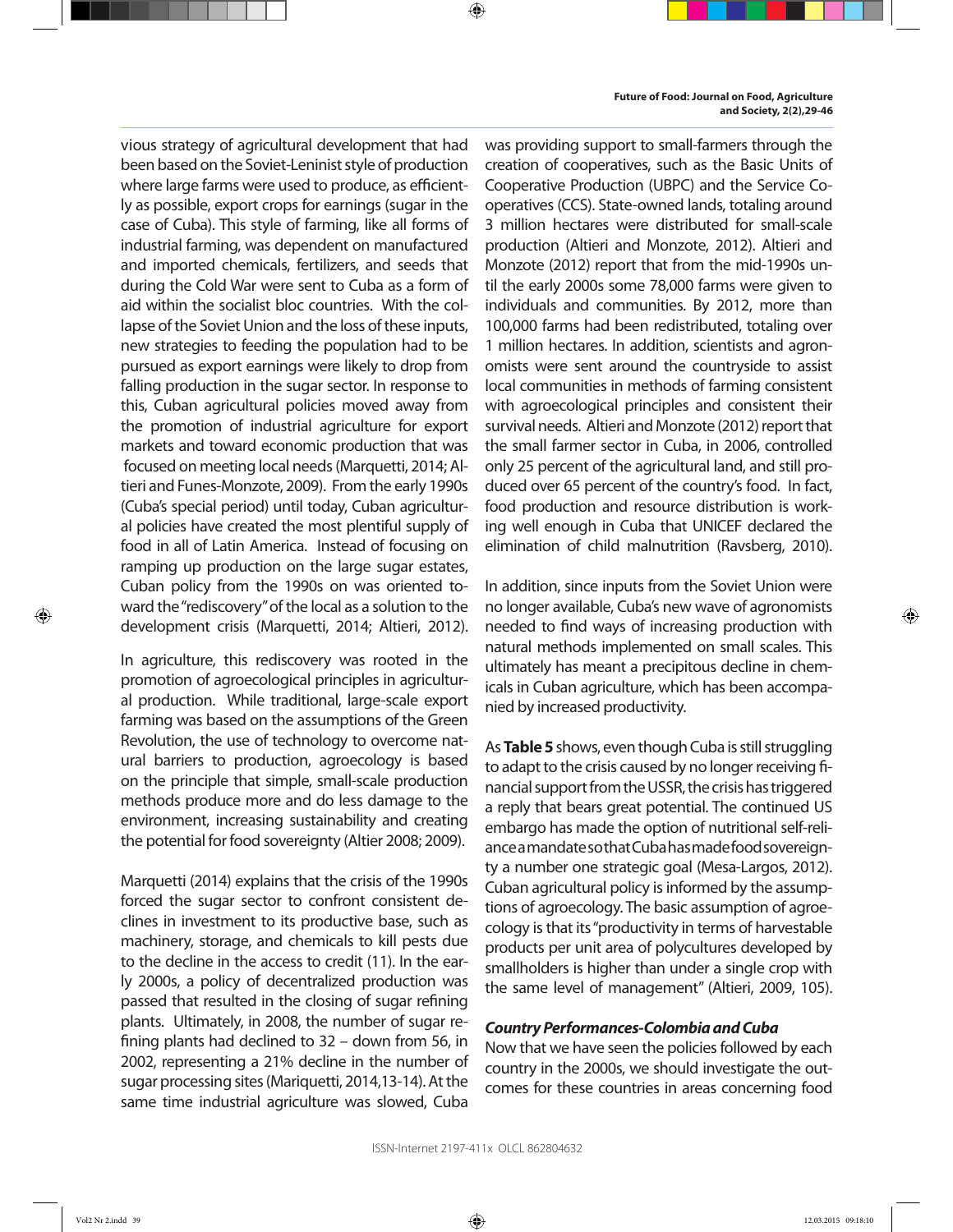

| <b>Crop</b>        | <b>Percent Production</b><br><b>Change</b> |              | <b>Percent Change in</b><br><b>Agrochemicals</b> |
|--------------------|--------------------------------------------|--------------|--------------------------------------------------|
|                    |                                            | 1988 to 1994 | 1988 to 2007                                     |
|                    | 1988-94                                    | 1988-2007    | 1988 to 2007                                     |
| General vegetables | -65                                        | 145          | $-72$                                            |
| <b>Beans</b>       | $-77$                                      | 351          | $-55$                                            |
| Roots and tubers   | $-42$                                      | 145          | -85                                              |

#### **Table 4. Cuban Agricultural Inputs**

 $\bigoplus$ 

Source: Rosset et al. (2011)

#### **Table 5.Prevalence of Undernourishment\***

| Year    | Colombia | Cuba   |
|---------|----------|--------|
| 1999-01 | 13.1     | $<$ 5  |
| 2000-02 | 13.2     | $\leq$ |
| 2001-03 | 13.1     | $<$ 5  |
| 2002-04 | 13.3     | $\leq$ |
| 2003-05 | 13.4     | $<$ 5  |
| 2004-06 | 13.8     | $\leq$ |
| 2005-07 | 14       | $<$ 5  |
| 2006-08 | 13.5     | $<$ 5  |
| 2007-09 | 13       | $<$ 5  |
| 2008-10 | 12.5     | $\leq$ |
| 2009-11 | 12.4     | $<$ 5  |
| 2010-2  | 11.7     | < 5    |
| 2011-13 | 10.6     | $<$ 5  |
|         |          |        |

Note:

\*The Prevalence of Undernourishment expresses the probability that a randomly selected indiviual from the population consumes an amount of calories that is insufficient to cover her/his energy requirement for an active and healthy life" (FAO Food Insecurity 2013).

Source: FAO Food Insecurity Data (2013)

ISSN-Internet 2197-411x OLCL 862804632

 $\bigoplus$ 

Vol2 Nr 2.indd 40 12.03.2015 09:18:10 12.03.2015 09:18:10 12.03.2015 09:18:10

 $\bigoplus$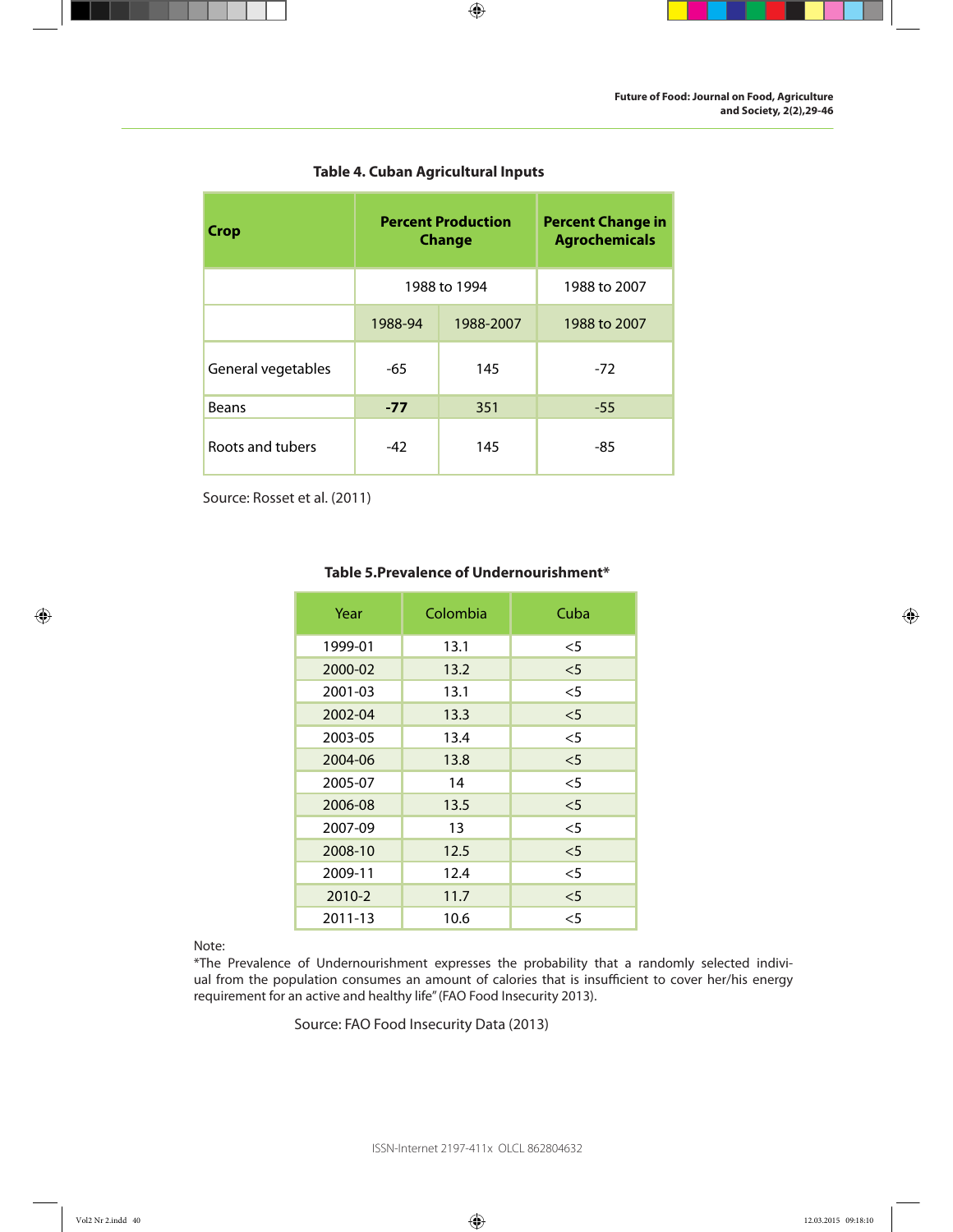

|  |  |  | <b>Table 6. Food Supply</b> |  |  |
|--|--|--|-----------------------------|--|--|
|--|--|--|-----------------------------|--|--|

| Country                               | Food Supply-kcal/<br>capita/day |
|---------------------------------------|---------------------------------|
| Cuba                                  | 3258                            |
| <b>Brazil</b>                         | 3173                            |
| Mexico                                | 3146                            |
| <b>Netherlands</b><br><b>Antilles</b> | 3102                            |
| Venezuela                             | 3014                            |
| Argentina                             | 2918                            |
| Chile                                 | 2908                            |
| Costa Rica                            | 2886                            |
| Uruguay                               | 2808                            |
| Colombia                              | 2717                            |
| Honduras                              | 2694                            |
| Panama                                | 2606                            |
| El Salvador                           | 2574                            |
| Peru                                  | 2563                            |
| Paraguay                              | 2518                            |
| Nicaragua                             | 2517                            |
| Dominican<br>Republic                 | 2491                            |
| Ecuador                               | 2267                            |
| Guatemala                             | 2244                            |
| <b>Bolivia</b>                        | 2172                            |

| Years | Colombia | Cuba   |
|-------|----------|--------|
| 2001  | 108.69   | 114.33 |
| 2002  | 118.41   | 108.38 |
| 2003  | 127.2    | 110.28 |
| 2004  | 134.61   | 107.01 |
| 2005  | 143.14   | 110.3  |
| 2006  | 150.53   | 117.85 |
| 2007  | 162.5    | 124.7  |
| 2008  | 182.56   | 126.38 |
| 2009  | 189.61   |        |
| 2010  | 191.69   |        |
| 2011  | 200.98   |        |
| 2012  | 209.94   |        |
|       |          |        |

**Table 7. Food Prices Index**

 $\bigoplus$ 

Source: FAOSTAT Food Price Indices Data (2013)

Source: FAOSTAT Food Supply Data (2013)

#### **Table 8.Mortality Rate of Children under Age 5**

|      | Colombia | Cuba |
|------|----------|------|
| 2000 | 25.2     | 8.4  |
| 2001 | 24.4     | 8    |
| 2002 | 23.7     | 7.7  |
| 2003 | 23       | 7.4  |
| 2004 | 22.3     | 7.1  |
| 2005 | 21.7     | 6.8  |
| 2006 | 21.1     | 6.5  |
| 2007 | 20.5     | 6.4  |
| 2008 | 19.9     | 6.3  |
| 2009 | 19.3     | 6.2  |
| 2010 | 18.7     | 6    |
| 2011 | 18.1     | 5.7  |
| 2012 | 17.6     | 5.5  |

Source: GapMinder Under 5 Mortality (2013)

ISSN-Internet 2197-411x OLCL 862804632

 $\bigoplus$ 

 $\bigoplus$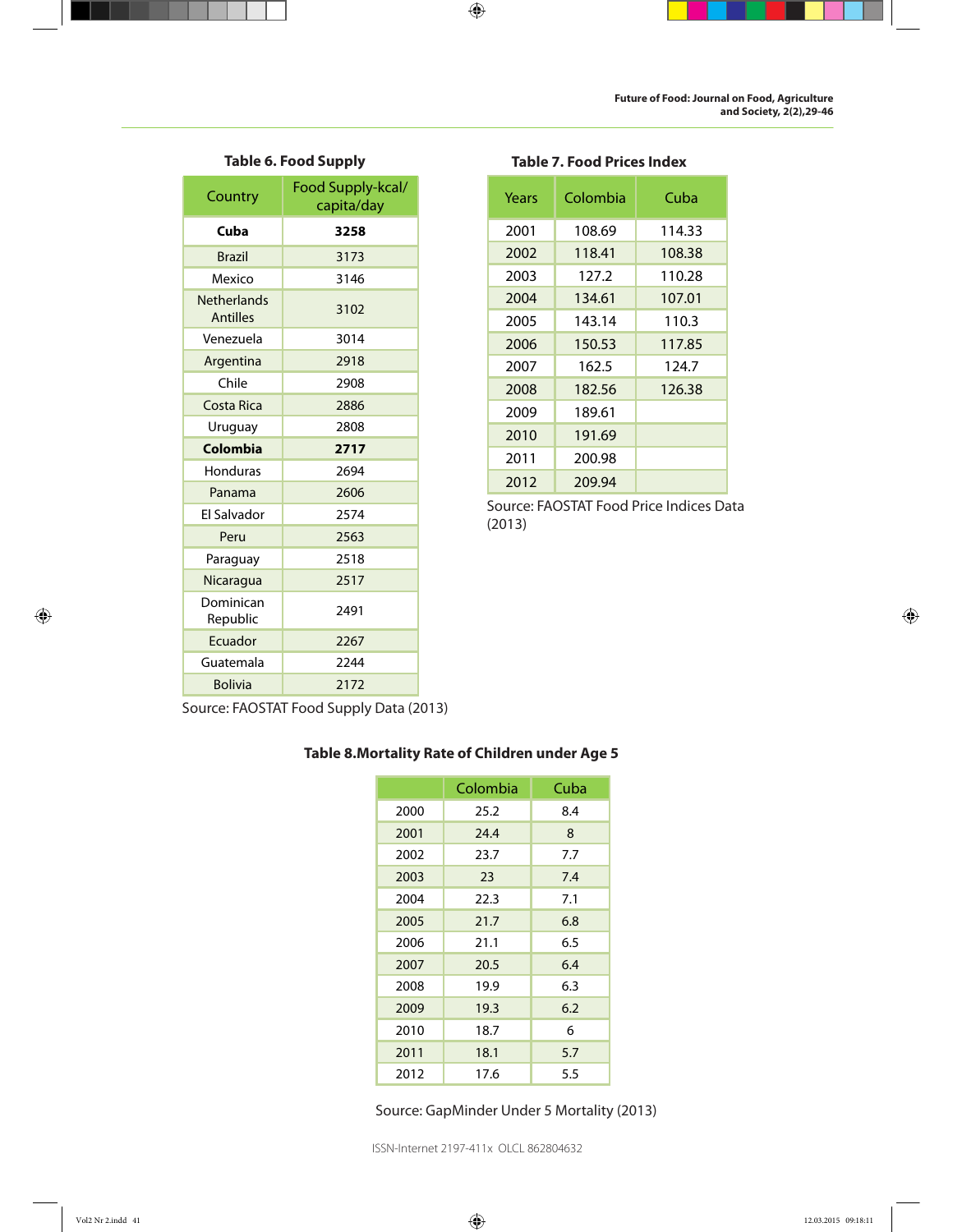sovereignty and human-development. For clarifcation, food sovereignty is the right of an area, region or nation to be allowed to produce their own food and regulate their agricultural production to allow for the long-term and sustainable management of agricultural resources in order to ensure long-term productive capacity (Altieri 2008). We can thus look back at over 10 years of consistently applying two development strategies. One favors open markets, foreign direct investment, classic modernization, and industrialization coupled with a pro-business and pro-entrepreneur political approach. The other is characterized by a favoring of small-scale, ecological production, that preserves small-holder rights to land in favor of international investors. Which one was more successful?

While Colombia has lowered undernourishment, mostly through such conditional cash transfer programs as Familias en Acción, its overall performance lags far behind Cuba's, where undernourishment has been successfully eradicated. This is refected by data on food supply, where Cuba ranks No. 1 among comparable Latin American and Caribbean countries and Colombia ranks 10. The mortality of children under 5 is another widely used way to assess the wellbeing of a population. According to **Table 8**, Cuba outperforms Colombia in this as well. This indicates that small-children in Cuban are in less dire circumstances materially than those in Colombia. While agricultural policies are certainly not the only reason for this discrepancy, it is also true that well-fed populations avoid many medical problems and fnd it easier to care for the most vulnerable within their society.

Finally, while life expectancy at birth has steadily climbed in Colombia to now 74.6 years, in Cuba, life expectancy at birth is 79.4 years – among the highest in the world and comparable, in the region, only to Chile and Costa Rica. Overall, Cuba's life expectancy at birth ranks 38, while Colombia's is ranked 83 (World Health Organization, 2013). However, life expectancy in Colombia varies strongly depending on income, rural / urban residence and race. In 2005, in the predominantly rural poor, and black Chocó, life expectancy stood at 67 years - fve years below the average. (Departamento Nacion al de Planifcacion, 2007). In 2005, 12 percent of children under 5 sufered from chronic malnutrition in Colombia – but 17 percent in rural areas. This number climbs to 9.7% for children age 5 to in in urban areas – and 18.5 percent in rural areas (Departamento Nacional de Planifcacion, 2007). In 2008, 74.6% of Colombians living in rural areas are poor and infant mortality of children under 5 in rural areas was 39.09 of 1000 babies born (PNUD, 2011).

#### **Conclusion**

⊕

From the above data, it seems clear that of the two distinct styles of agricultural development followed in Colombia and Cuba, the Cuban model has out-performed the Colombian. Fewer children in Cuba die prematurely, more calories are available to the entire population and food prices are not as high. Clearly, food sovereignty is more of a reality for the Cuban population than the Colombian. While Colombia's countryside has been turned into an engine of production and economic growth, it is also a zone of intense confict, displacement and a center of the global "land-grab". While economic growth may have reduced hunger in some parts of Colombia, it did not eradicate it. It seems plausible that the further integrated the Colombian countryside becomes into global markets the number of small farmers will be much smaller and the level of food sovereignty will go down. In this interpretation, it is imperative that the agricultural sector be evaluated from the perspective of small-farmer health. As was mentioned earlier, small-farmers are most responsible for feeding the world population. Following this, it seems that the Colombian data illustrates the damages and dangers of relying on economic growth to feed and 'develop' to meet the needs of an increasingly displaced rural population.

The consensus on the importance of smaller-scale production has spread to the highest levels of UN administration. In 2009, then United Nations Special Rapporteur on the Right to Food, Olivier de Schutter, stated that for the earth to feed itself "the most efficient farming techniques available" must be adopted. He specifed that today the scientifc community has determined that "agroecological methods outperform the use of chemical fertilizers in boosting food production in regions where the

⊕

Vol2 Nr 2.indd 42 12.03.2015 09:18:11 12.03.2015 09:18:11 12.03.2015 09:18:11 12.03.2015 09:18:11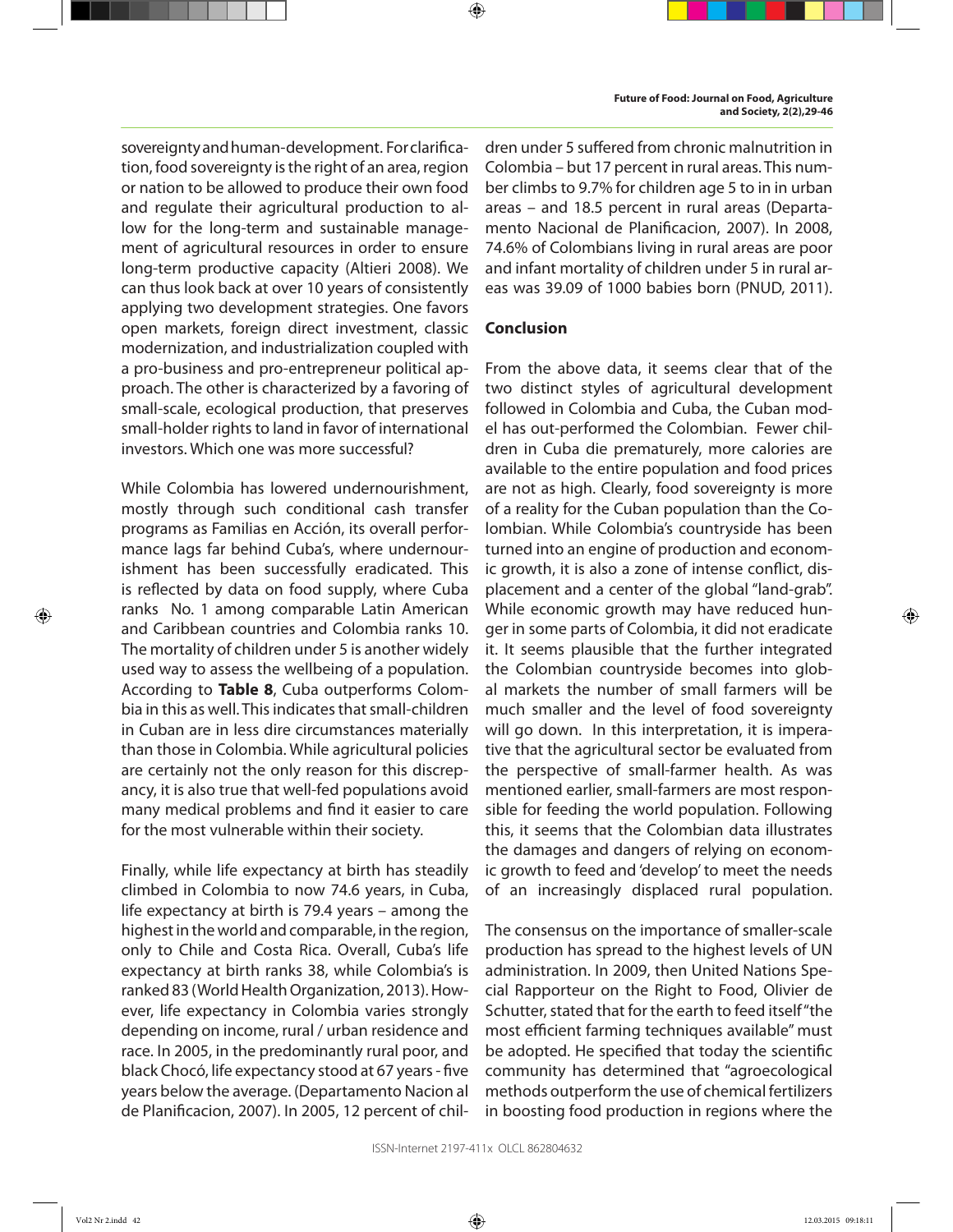hungry live" (de Schutter, 2009). Three years later, Olivier was seconded by the new head of the UN Food and Agriculture Organization, José Graziano da Silva, who argued that peasants and the world population as a whole "need sustainable agriculture tailored to regional conditions" (Der Spiegel, 2012). In other words, production methods must be determined frst by how well the production serves the producers and how it agrees with the environmental conditions.

The primary lesson from this paper has been to demonstrate the lagging performance of market integration and pro-growth policies for rural populations. The data provided demonstrates the lower success of Colombia on the measure of food sovereignty. This is an important lesson given the praise Latin America has received for completing MDG 1 and halving hunger in the region. While this has occurred, the micro-comparison of rural policies reveals that integrating into the global economy is not the only way to reduce extreme poverty and hunger, and that in fact more localized production models can better serve the basic interests of more. Cuba's promotion of its small-farm sector has helped it to have a more robust food supply, lower prices, better access to food, and low occurrences of infant mortality which is usually high in societies with poor nutrition. It is with the above comparison in mind, that we call for state efforts to protect small farmers and small-scale producers from the advance of industrial farming and the global land grab.

#### **Acknowledgement**

The authors would like to thank the invaluable comments of the anonymous reviewers that helped us bring structure and fne-tune our analysis of two interesting cases. It is through their comments that our collaboration was made a success and permitted us to make an academic contribution to emerging debates over issues of food sovereignty.

#### **Confict of Interests**

The authors hereby declare that there is no confict of interests.

#### **Reference**

⊕

Altieri, M.A. (1995). Agroecology: the science ofsustainable agriculture. Boulder, CO. Westview Press

Altieri, Miguel. (2008). "Small Farms as a Planetary Ecological Asset: Five Key Reasons Why We Should Support the Revitalisation of Small Farms in the Global South." Third World Network (TWN).

Altieri, Miguel. (2009). "Agroecology, Small Farms, and Food Sovereignty." Monthly Review. 61(3):102- 113.

Altieri, Miguel and Fernando R. Funes-Monzote. (2012). "The Paradox of Cuban Agriculture." Monthly Review. 63(8). http://monthlyreview. org/2012/01/01/the-paradox-of-cuban-agriculture

Anuario Estadístico Minero Colombiano. (2010). Ministerio de Minas y Energía. http://www. simco.gov.co/LinkClick.aspx?fleticket=rDDN-5zSCgEo%3d&tabid=96

Collier, P. (2007). The bottom billion: Why the poorest countries are failing and what can be done about it. New York, NY. Oxford University Press.

De Schutter, Olivier. (2010). "Report Submitted by the Special Rapporteur on the Right to Food." UN General Assembly; Human Rights Council. 20 Dec.

Der Spiegel. (2012). "UN Food and Agricultural Chief: 'Speculation Is an Important Cause of High Prices." (2012, January 16). Retrieved from http:// www.spiegel.de/international/world/un-food-andagricultural-chief-speculation-is-an-importantcause-of-high-prices-a-809289.html

ECLAC (United Nations). (2010). "A Time for Equality: Closing Gaps, Opening Trails." http://www.eclac. cl/publicaciones/xml/1/39711/100604\_2010-115- SES-33-3-Time\_for\_equality\_doc\_completo.pdf

El Espectador. (2012). "TLC Entre Colombia y EE.UU. Entra en Vigor Casi 6 Años Después de su Firma." http://www.elespectador.com/noticias/ economia/tlc-entre-colombia-y-eeuu-entra-vigorcasi-6-anos-despu-articulo-345137. 10 May

⊕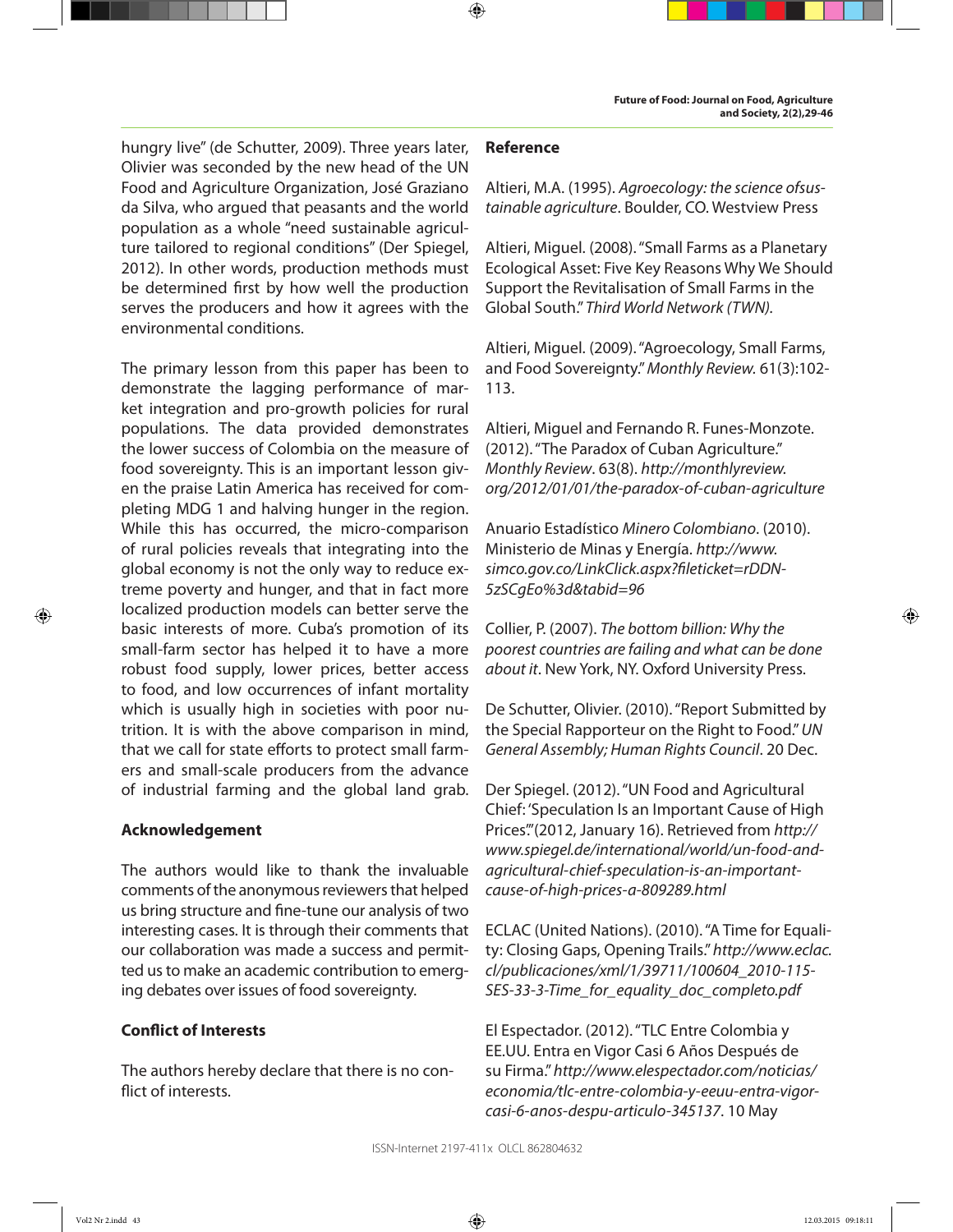Escobar, Arturo. (2008). Territories of Diference. Durham, NC: Duke University Press

FAO Country Profles. Cuba (2014, January 1). Retrieved from http://faostat.fao.org/CountryProfles/ Country\_Profle/Direct.aspx?lang=en&area=49.

FAOCountry Profle (Colombia). (2014). Retrieved June 6, 2014, from http://faostat.fao. org/CountryProfles/Country\_Profle/Direct.aspx- ?lang=en&area=44.

FAO. (2014). State of Food Insecurity in the World-Data. http://www.fao.org/3/a-i4030e.pdf

FAO. (2014). Main Message: 2014 Year of the Family Farms. http://www.fao.org/family-farming-2014/ home/main-messages/en/

Foster, J. B. (2008). "The Financialization of Capital and the Crisis." Monthly Review. 59(11)

Frank, Andre G. (1969). Latin America and Underdevelopment. New York, NY. Monthly Review Press.

GapMinder. (2013). Under 5 Child Mortality. http:// www.gapminder.org/data/

GRAIN. (2014, May). "Hungry For Land: Small farmers feed the world with less than a quarter of all farmland." Retrieved from http://www.grain.org/ article/entries/4929-hungry-for-land-small-farmers-feed-the-world-with-less-than-a-quarter-of-allfarmland

George, Alexander L., and Andrew Bennett. (2005). Case Studies and Theory Development in the Social Sciences. Boston, MA. MIT Press.

Graziano da Silva, Jose, Sergio Gómez E. and Rodrigo Castañeda S eds. (2009). "Boom Agricola y la Persistencia de la Pobreza Rural: Estudio de Ocho Casos." FAO and Inter-American Development Bank. http://www10.iadb.org/intal/intalcdi/ PE/2009/04527.pdf

Harvey, D. (2007). Neoliberalism as creative destruction. The Annals of the American Academy of Political and Social Science. 610(1), 21-44.

Harvey, D (2011). The Enigma of Capital: and the Crisis of Capitalism. Oxford, UK. Oxford University Press.

⊕

Hines, Colin. (2013.) Localization: A Global Strategy. Earthscan Publishers. New York, NY

IFAD. (2011). Rural Poverty Report. Retrieved from http://www.ifad.org/rpr2011/report/e/rpr2011.pdf

Ley 1133. (2007). "Por Medio Del Cual Se Crea E Implementa El Programa Agro, Ingreso Seguro – AIS." 9 Apr.

Ley 1450. (2011). "Por La Cual Se Expide El Plan Nacional De Desarrollo, 2010-2014." 16 Jun.

Marquetti, C. Hiram. (2014). "Cuba: Reestructuración Productiva. Realidades y Perspectivas del Desarrollo Económico Local." Conference Paper, Taller Internacional: Descentralizacion, Territorio y Medio Ambiente: Hacia un Desarrollo Sostenible. Sancti Espititu, Cuba. 11 de Abril, 2014

⊕

McMichael, Philip. (2011.) Development and Social Change: A Global Perspective. Pine Forge Press. Newbury Park, CA

Mesa-Lago, Carlos. (2012). Sistemas de Protección Social en América Latina y el Caribe: Cuba. CEPAL. Santiago de Chile.

Oslender, Ulrich. (2004). "Fleshing Out the Geographies of Social Movements: Colombia's Pacifc Coast Black Communities and the 'Aquatic Space.'" Political Geography. 23: 957-85

Oxfam. (2014.) Even It Up: Time to End Extreme Inequality. http://www.oxfam.org/sites/www.oxfam. org/fles/fle\_attachments/cr-even-it-up-extremeinequality-291014-en.pdf

Patel, R. C. (2008). Stuffed and starved : the hidden battle for the world food system. Brooklyn, N.Y. : Melville House Pub.

Piketty, Thomas. (2013.) Capital in the 21st Century. Cambridge, MA. Harvard University Press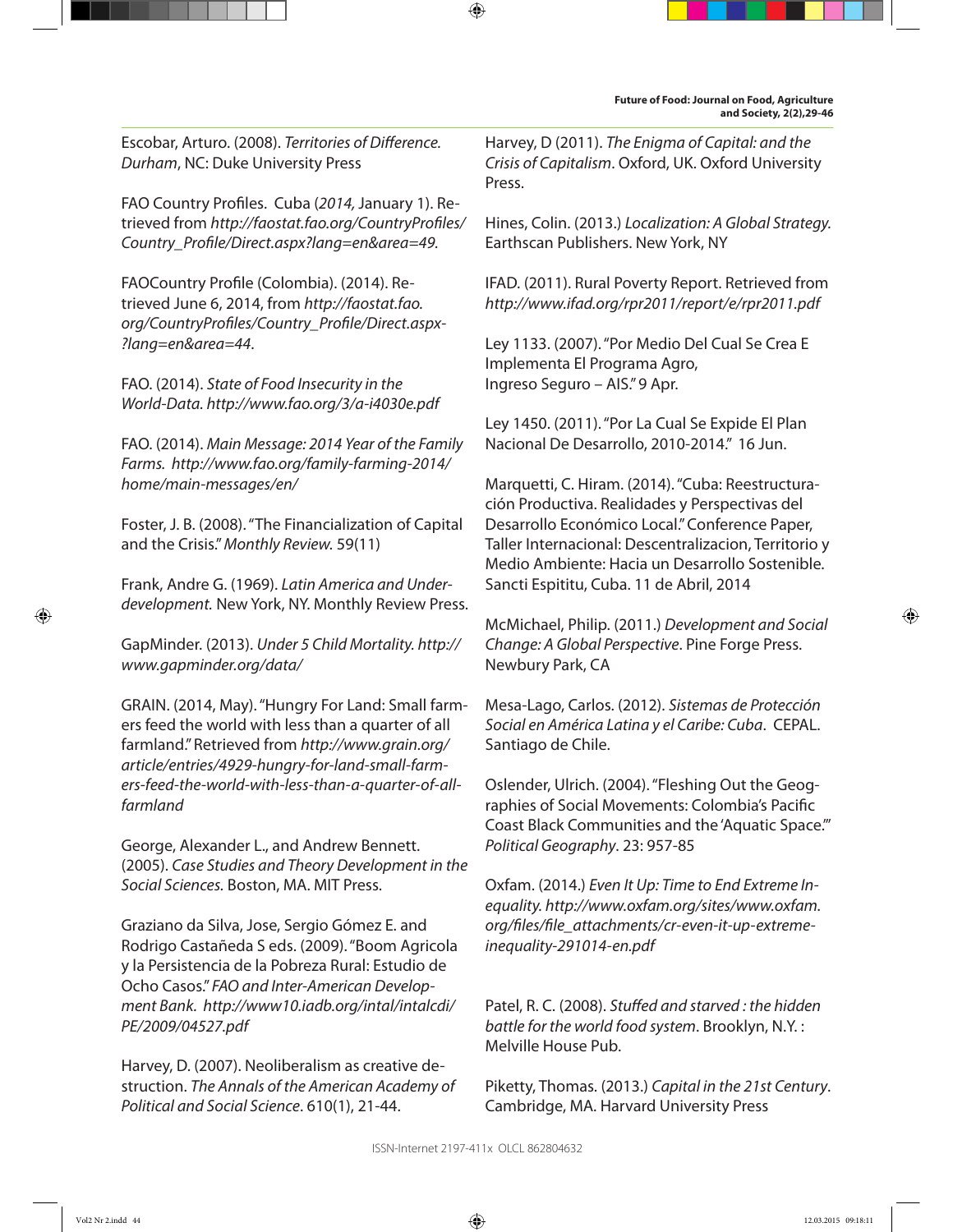Petras, J. F., & Veltmeyer, H. (2011). Beyond Neoliberalism: A World to Win. Burlington, VT Ashgate Publishers

Pobreza monetaria, desigualdad del ingreso 2010-2012. 2012. Departamento Nacional de

Planeación: Pobreza en Colombia Diagnostico y Estrategias. https://www.dnp.gov.co/LinkClick. aspx?fleticket=6gJu7j4dcPk%3d&tabid=337

Priest, Dana. (2013). "Covert Action in Colombia." Washington Post. http://www.washingtonpost. com/sf/investigative/2013/12/21/covert-action-in-colombia/. 21 Dec.

PNUD (Programa de las Naciones Unidas para el Desarrollo). (2011). "Colombia Rural

Razones Para la Esperanza." http://escuelapnud. org/biblioteca/documentos/abiertos/06\_indh-2011co.pdf

Ravsberg, Fernando. (2010, January 26). UNICEF: Cuba, Sin Desnutrición Infantil. Retrieved from http://www.bbc.co.uk/mundo/cultura\_sociedad/2010/01/100126\_1823\_unicef\_cuba\_gz.shtml

Rosnick, David., & Weisbrot, Mark. (2014, May 1). Latin American Growth in the 21st Century: The 'Commodities Boom' That Wasn't | Reports. Retrieved from http://www.cepr.net/index.php/ publications/reports/latin-american-growth-in-the-21st-century

Rosset, Peter and Braulio Machín-Sosa, Adilén M. Roque-Jaime, and Dana R. Ávila-Lozano. (2011) "The Campesino-to-Campesino Agroecology Movement of ANAP in Cuba." Journal of Peasant Studies. 38 (2011): 161-91.

Rosenzweig, Cynthia and Daniel Hillel. (1998). Climate Change and the Global Harvest: Potential Impacts of the Greenhouse Efect on Agriculture. New York, NY. Oxford University Press

The Food Crisis and Agroecology. Sally Burch Interview with Miguel Altieri. (2013). America Latina en Movimiento. Retrieved from http://alainet.org/

#### active/65947

⊕

TLC entre Colombia y EE.UU. entra en vigor casi 6 años después de su frma. (2012, May 10). Retrieved from http://www.elespectador.com/noticias/economia/tlc-entre-colombia-y-eeuu-entravigor-casi-6-anos-despu-articulo-345137

Salamanca, Garay, Fernando Barber-Gómez, and Iván Cardona Landínez. (2009). "Impact of the US-Colombia FTA on the Small Farm Economy in Colombia." Bogotá: Oxfam

Sen, Amartya. (1999). Development as Freedom. London, UK. Oxford University Press

Shiva, Vandana. (1991). The Violence of Green Revolution: Third World Agriculture, Ecology and Politics. London, UK. Zed Books

Stiglitz, Joseph. (2002). Globalization and its Discontents. New York, NY. W&W Norton Inc.

Wallerstein, Immanuel. (2011). The Modern World-System I: Capitalist Agriculture and the Origins of the European World-Economy in the Sixteenth Century, With a New Prologue. Berkeley, CA. University of California Press.

Wolf, Steven A. and Alessandro Bonanno. (2013). The Neoliberal Food Regime in the Agri-Food Sector: Crisis, Resilience, and Restructuring. New York, NY. Earthscan Food and Agriculture-Routledge.

World Bank. Development Indicators. (2007). http://data.worldbank.org/indicator/SH.STA.MALN. ZS

World Bank. World Development Report.(2008). Agriculture For Development. http://siteresources. worldbank.org/INTWDR2008/Resources/WDR\_00\_ book.pdf. Washington D.C.

World Bank. (2013). Rural Population Percentages. http:// datos.bancomundial.org/indicador/SP.RUR.TOTL.ZS

World Food Programme (WFP). (2014). "Who Are the World's Hungry?" http://www.wfp.org/hunger/ who-are